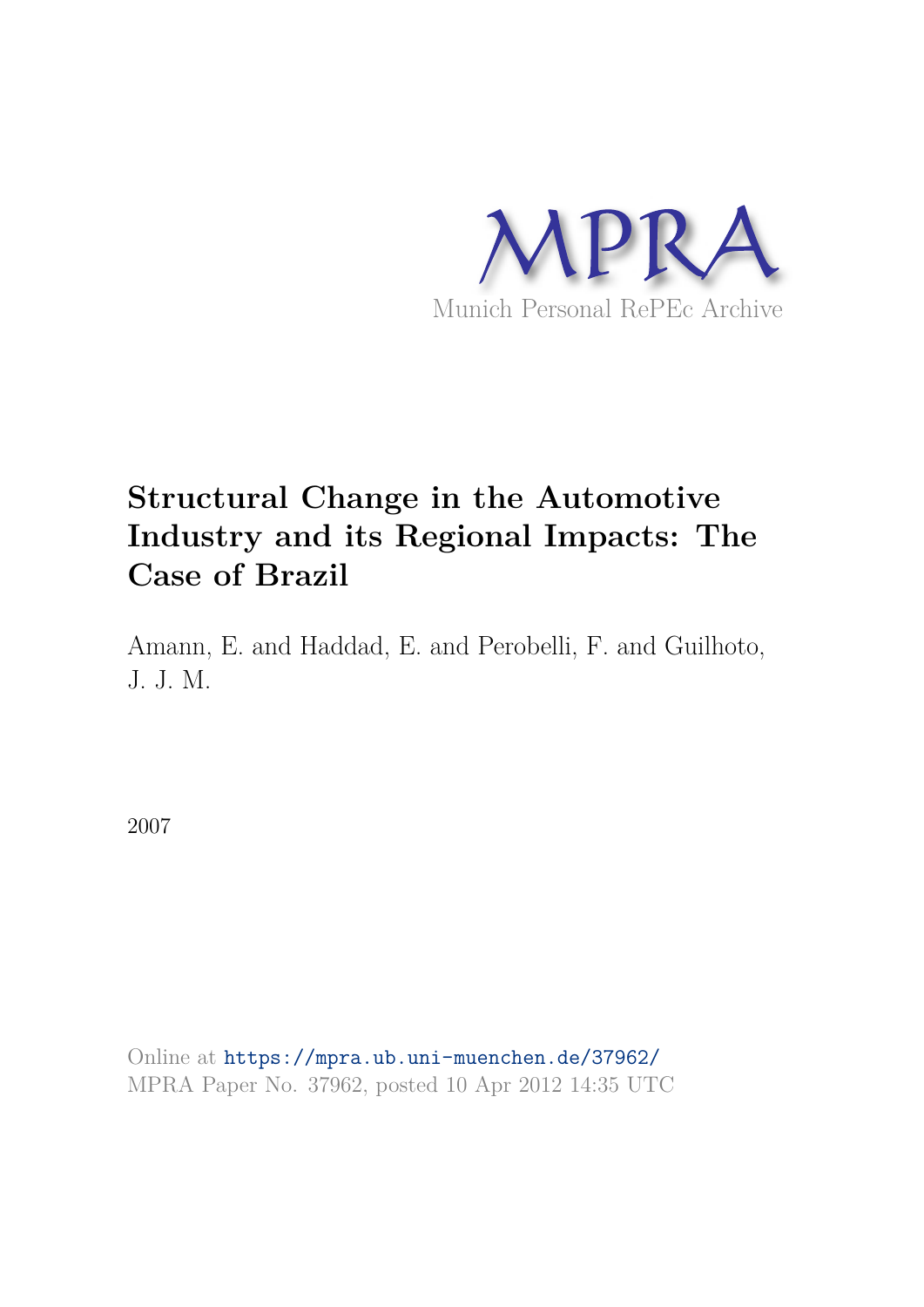# Structural Change in the Automotive Industry and its Regional Impacts: The Case of Brazil

Edmund Amann<sup>1</sup>, Eduardo Haddad<sup>2</sup>, Fernando Perobelli<sup>3</sup>, and Joaquim Guilhoto<sup>4</sup>

#### **Abstract**

From the late 1980s onward, the Brazilian automotive industry has undergone significant change as it has embraced trade liberalization and growing inward FDI. Using an inter-regional input-output model, this paper analyses the evolution of the industry from a spatial perspective. It is shown that new investment has resulted in a more dispersed locational framework for the industry. However, not all the benefits of new investment are garnered by the recipient regions. The paper poses a number of policy questions which center on the issue of inter-regional dependence.

## **1. Introduction**

 Over the past two decades the automotive industry worldwide has been undergoing a profound structural transformation. Driven by declining barriers to trade and investment, an acceleration in the pace of technical change and rising pressure for consolidation, the locational characteristics of the industry have radically altered. In particular, the spread of global production chains<sup>5</sup> and a blurring of the boundary between components suppliers and assemblers have given rise to increasing internationalization of the production process. To a great extent, it is no longer appropriate to talk in terms of national, vertically integrated automotive industries. Instead, it has become increasingly

<sup>&</sup>lt;sup>1</sup> University of Manchester, UK and Regional Economics Applications Laboratory (REAL), University of Illinois USA

<sup>&</sup>lt;sup>2</sup> University of São Paulo, Brazil, Regional Economics Applications Laboratory (REAL), University of Illinois USA, and CNPq scholar.

<sup>&</sup>lt;sup>3</sup> Federal University of Juiz de Fora, Brazil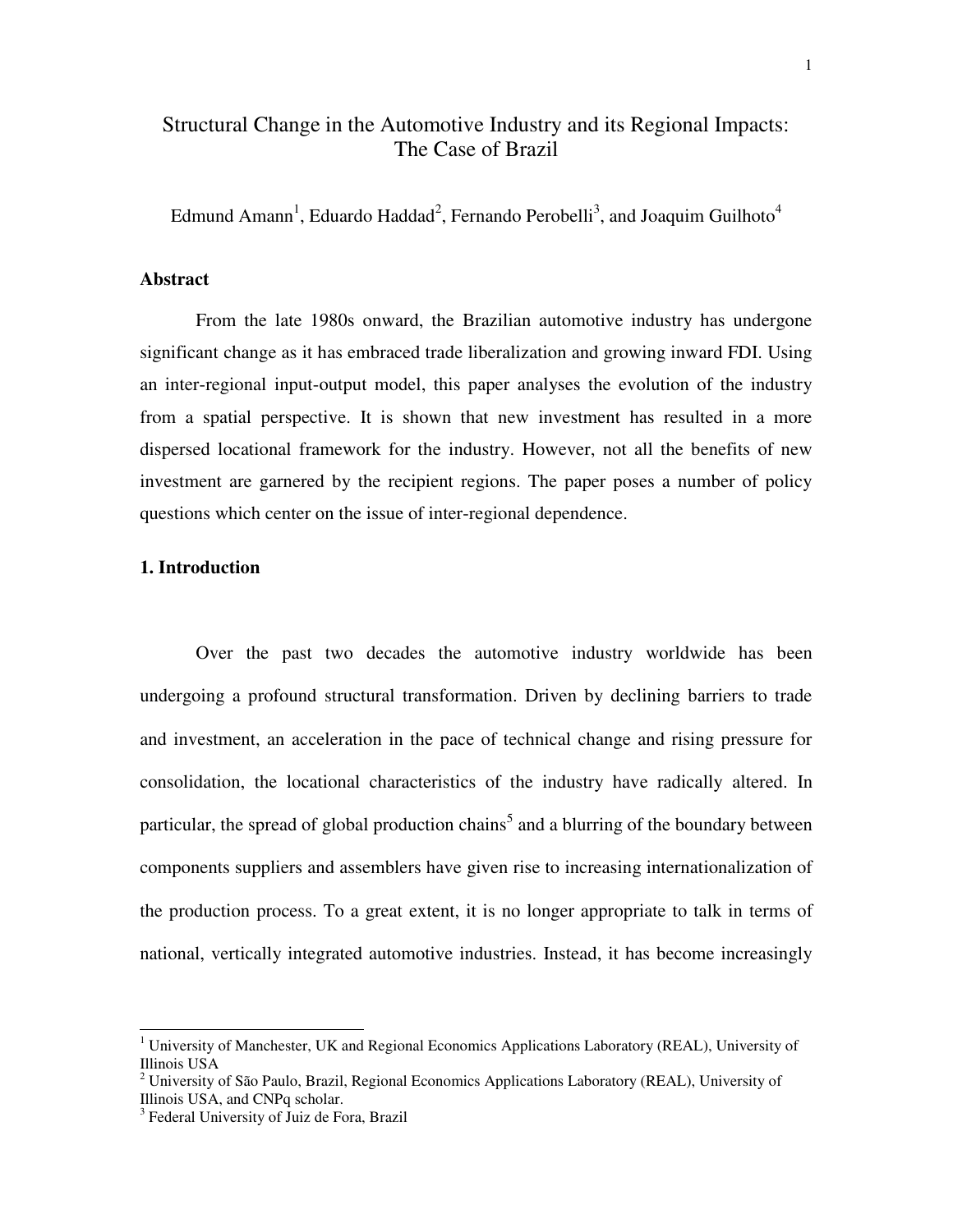common to observe a dispersion of discrete elements of the production chain across national frontiers. This process has perhaps been most elaborately developed in the case of Western Europe and North America where regional trade arrangements have facilitated the tariff-free intra-regional movement of components as well as finished vehicles.

 The automotive industry in Latin America, like its counterparts elsewhere, has not proved immune to these global developments. In particular, the past decade has witnessed the rapid integration of the automotive industries of South America's two largest economies, Argentina and Brazil. With the creation of Mercosul<sup>6</sup>, and the signing of a series of bi-lateral accords, trade in automotive products between Argentina and Brazil has been extensively – though far from totally – liberalized. Partly as a result, from the mid-1990s onwards both countries – but most especially Brazil – have experienced a surge in new investment directed at the automotive sector. In the case of Brazil, the expansion of capacity has also been spurred on by generally healthy growth in domestic demand, itself largely the product of a successful stabilization plan. In addition to these attractive features, a number of automotive producers have been drawn to Brazil by a range of generous fiscal incentives, often originating at sub-national levels of government.

 While it is commonly accepted that Brazil's automotive sector is now larger and more "internationalized" than at any time in its history, there have been few attempts to assess formally the implications this has had for the domestic pattern of industrial location and, by extension the impact on regional development. Over the next few pages,

 4 University of São Paulo, Brazil, Regional Economics Applications Laboratory (REAL), University of Illinois USA, and CNPq scholar

 $<sup>5</sup>$  For a comprehensive discussion of this phenomenon see Gereffi (1993).</sup>

<sup>&</sup>lt;sup>6</sup> A customs union founded by the Treaty of Asunción in 1991 which embraces Argentina, Brazil, Uruguay and Paraguay.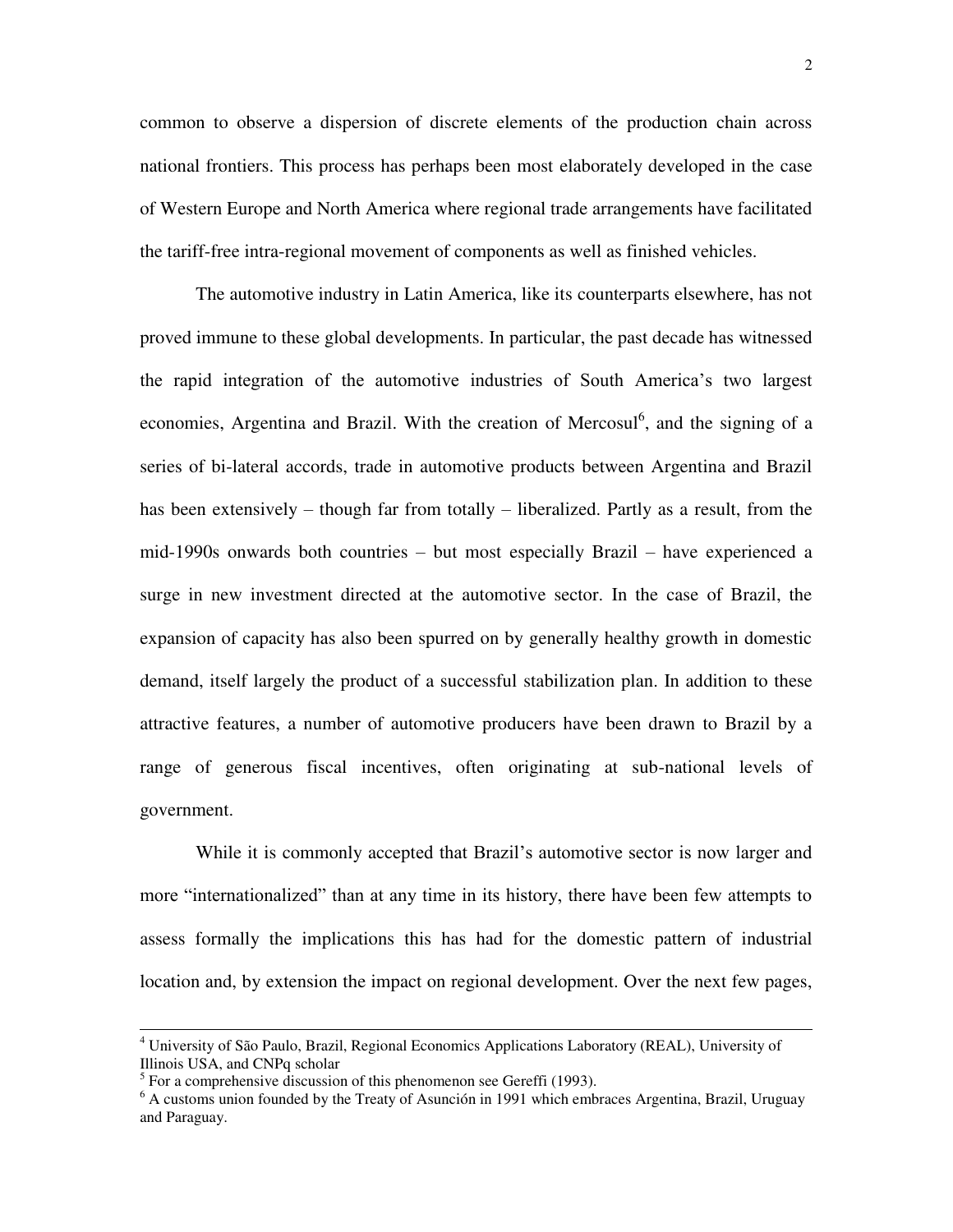this chapter aims to address this somewhat overlooked issue by adopting the following approach. After a brief review of the main recent sectoral and policy developments, an attempt is made to characterize the locational evolution of the Brazilian automotive sector over the past decade. Having established the nature of these locational changes, the paper then goes on to evaluate their implications for the pattern of regional development within Brazil. In order to achieve this objective, an interregional input-output model is elaborated and then tested to assess the recent impact of locational change on such variables as regional income levels and employment. Finally, the tractability of these results is discussed before the possible policy implications are reviewed.

#### **2. Structural Change in the Automotive Industry: International Trends**

 As suggested in the introduction, the international automotive industry has entered a radically new phase in its development. Up until twenty years ago, the development of the industry had been characterized by a curious paradox. While the bulk of global assembly was in the hands of a relatively select group of multinational corporations (MNCs), production activity itself was strongly national rather than global in orientation. Thus, while the major automotive manufacturers owned subsidiaries across North America, Europe, Latin America, Africa and Asia, the subsidiaries frequently had no connection with one another beyond drawing on the same pool of multinational capital and technological expertise. $<sup>7</sup>$ </sup>

 While assembly activity for the most part took take place within the national market to be supplied, the supply chains underpinning such assembly activity also tended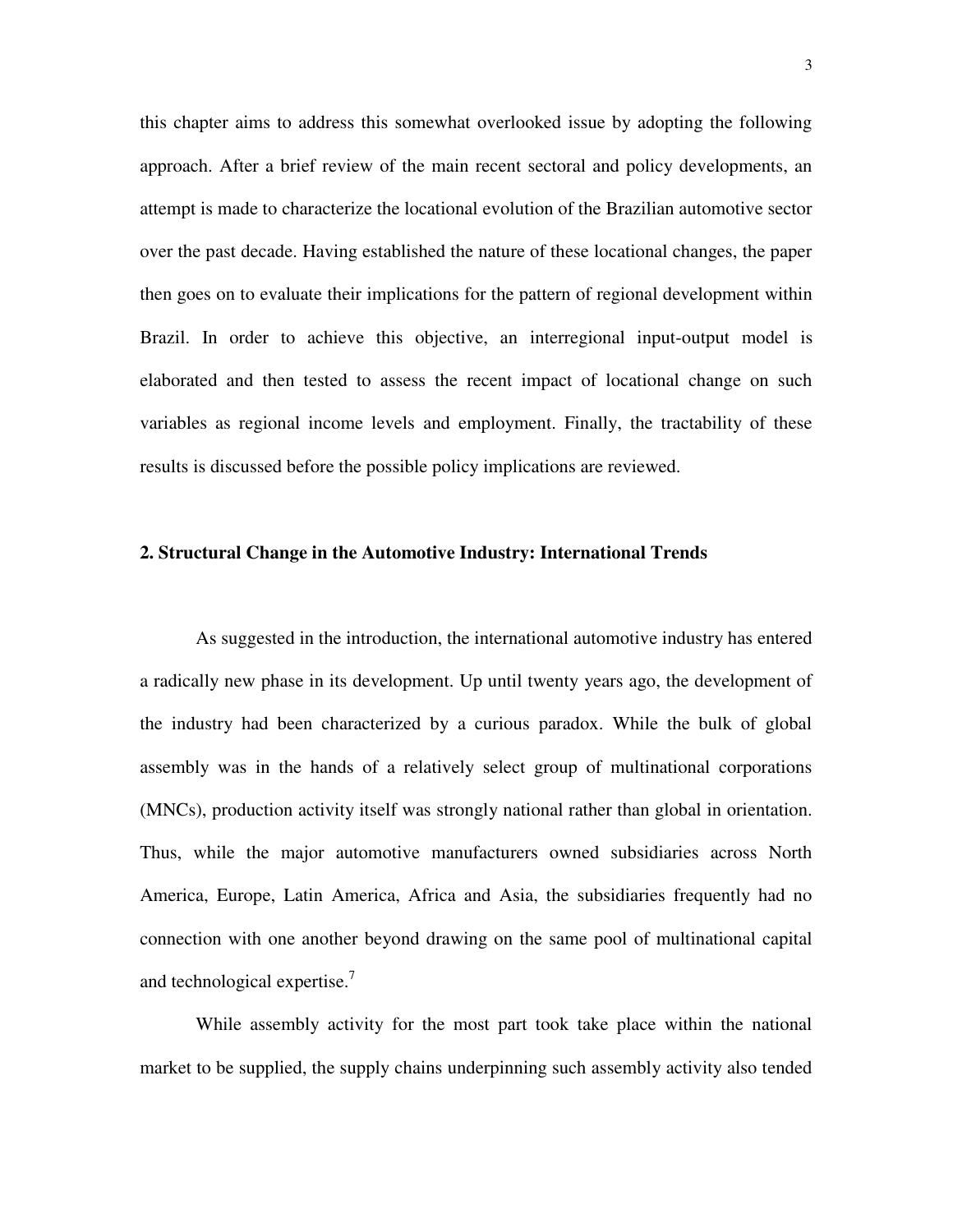to be domestic, rather than international in character. Although a number of multinational components suppliers existed, their production activities too, tended to be located in the countries for which output was destined. However, by no means all of the components sector was in the hands of MNCs. Instead, a significant portion of component supplies tended to be obtained from domestically owned enterprises in the country of assembly. Taking all of these considerations into account, it becomes obvious that any characterization of the automotive sector as "international" prior to the 1980s would need serious qualification.

 Since the beginning of the 1980s, however, the evolution of the automotive sector worldwide has embarked on a distinctively new phase in which the concept of the national has become increasingly subsumed by that of the global. Over this period, both developed and less developed economies have significantly lowered barriers to trade and investment, opening up national automotive markets as never before to imports and permitting the entry of new producers. These developments have had the effect of inducing far greater competitive pressures upon automotive producers in whichever national market they operate. However, by the same token, both trade and investment liberalization have granted both incumbent producers and new entrants unparalleled opportunities to gain competitive advantage by shipping both finished products and components across frontiers. This process has been lent particular force in the case of Western Europe and North America where, respectively, the deepening of the European Union (EU) and the emergence of the North American Free Trade Area (NAFTA) have allowed much greater integration of the production process across national boundaries.

 7 SeeJenkins (1987) for an interesting discussion of these issues.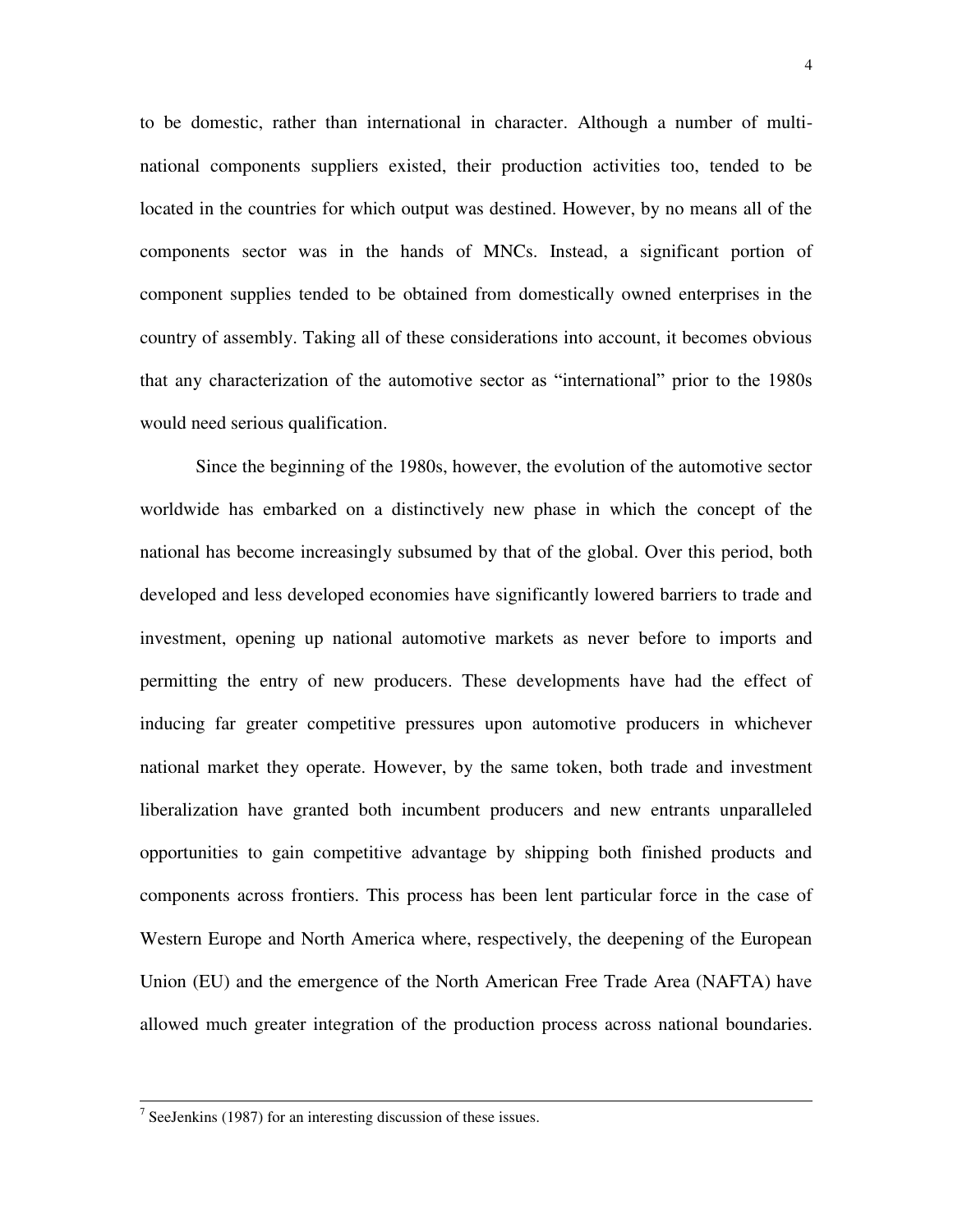Thus, to a great extent, at least in the case of Europe and North America, it seems increasingly anachronistic to talk in terms of national automotive sectors.

 In tandem with this regionalization if not globalization of the automotive industry, two other imperatives have been affecting its developments over the past 20 years. In first place, it is possible to observe a far-reaching shift in technological strategy, which has at its core the objective of creating global vehicle platforms upon which local market variants can be produced. With much of automotive assemblers' considerable research and development expenditure being concentrated on the design of the engine, transmission and floor pan layout, it is obvious that such costs (as well as unit production costs) can be defrayed more effectively, the greater the number of units produced using a given platform. In addition, it is equally clear that unit R+D (if not production) costs will tend to fall the fewer the numbers of platform type in use.

 Accompanying the global standardization of platforms, it is also possible to observe a concurrent shift in the relation between assemblers and their suppliers. To an increasing extent, the major automotive assemblers have been altering their production strategies, aiming to reduce the complexity of the final assembly process and lower their working capital requirements. The result of these developments has been to enhance the role of component suppliers, obliging them to produce more elaborate sub-assemblies and to deliver these to assembly plants on a just in time basis. At the same time, given the increasingly stringent demands of markets around the world, assemblers have been demanding ever-higher standards of quality from their suppliers. Consequently, unprecedented competitive demands have been placed on components suppliers, demands that many traditional single-country based enterprises have been unable to meet. As a consequence, a growing trend within the international automotive industry has been for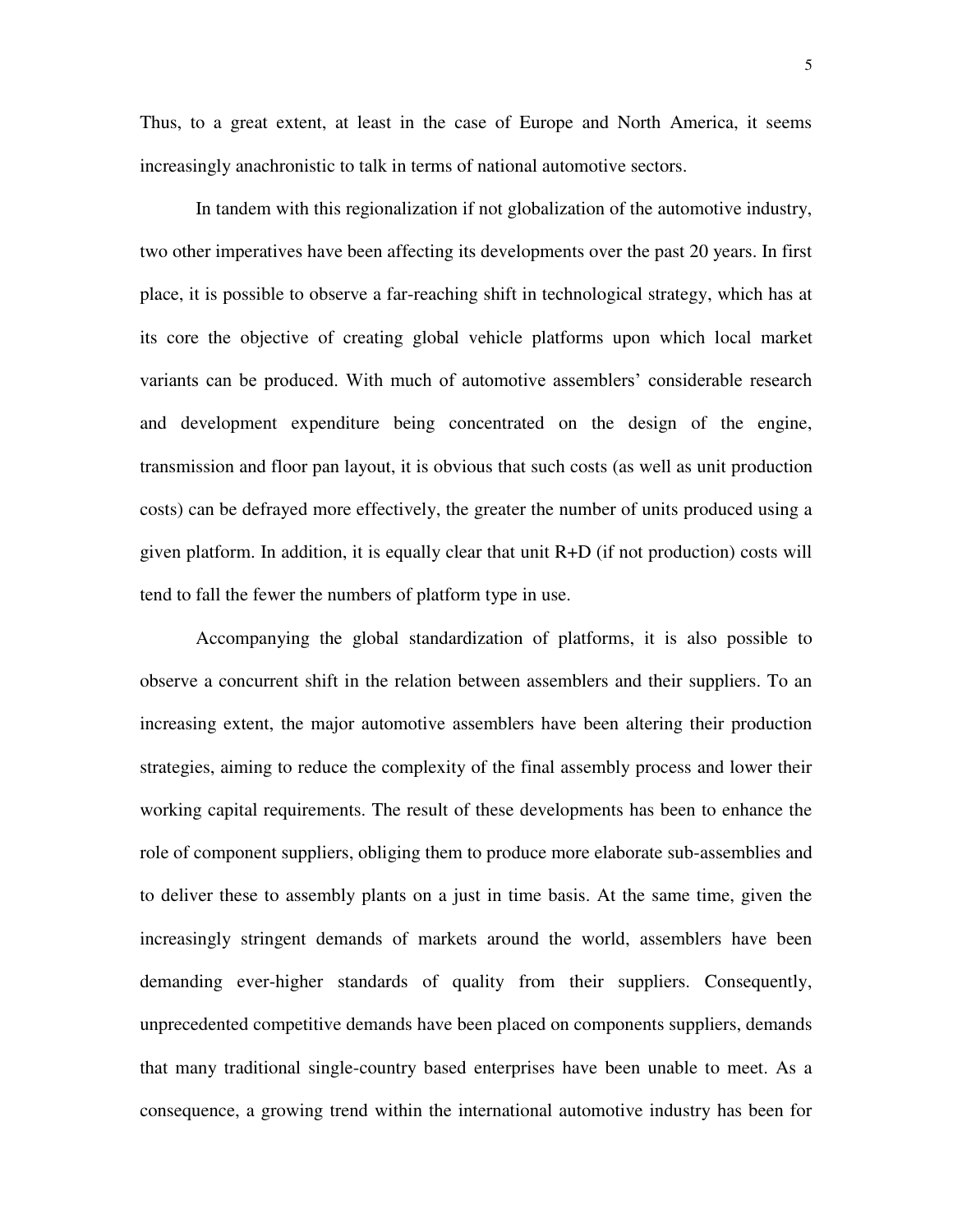assemblers to forge global preferred supplier agreements with major multinational components manufacturers such as Lear, TRW and Robert Bosch.

 In sum, therefore, as the automotive industry enters its second century of operation, its structural characteristics are changing as rapidly as the technology it embodies. As international production chains supplant their domestic counterparts and components manufacturing becomes dominated by MNCs, automotive manufacturing is at last on the road to becoming a genuinely global undertaking. Under these circumstances, one might well expect profound changes in the locational characteristics of the industry with attendant implications for patterns of regional development. As will be made clear, the experience of Brazil provides ample evidence that this has in fact been the case.

# **3. Structural Change in the Automotive Industry: Policy Developments in the 1990s and the Brazilian Experience**

Prior to 1990, the Brazilian automotive sector was one of the world's most heavily protected, being surrounded by stringent tariff and non-tariff barriers which applied to both components and assembled vehicles. This protective regime represented the ultimate evolution of almost four decades of official attempts to foster the development of the sector through a policy of import substitution industrialization (ISI). In general terms, the application of ISI policies proved initially highly successful in bringing about the expansion and modernization of Brazil's nascent automotive industry (Shapiro 1994; Addis 1999). However, by the 1980s it had become increasingly clear that the policies of protection that had once guided the sector's development so effectively were now directly associated with mounting inefficiency, poor quality, technological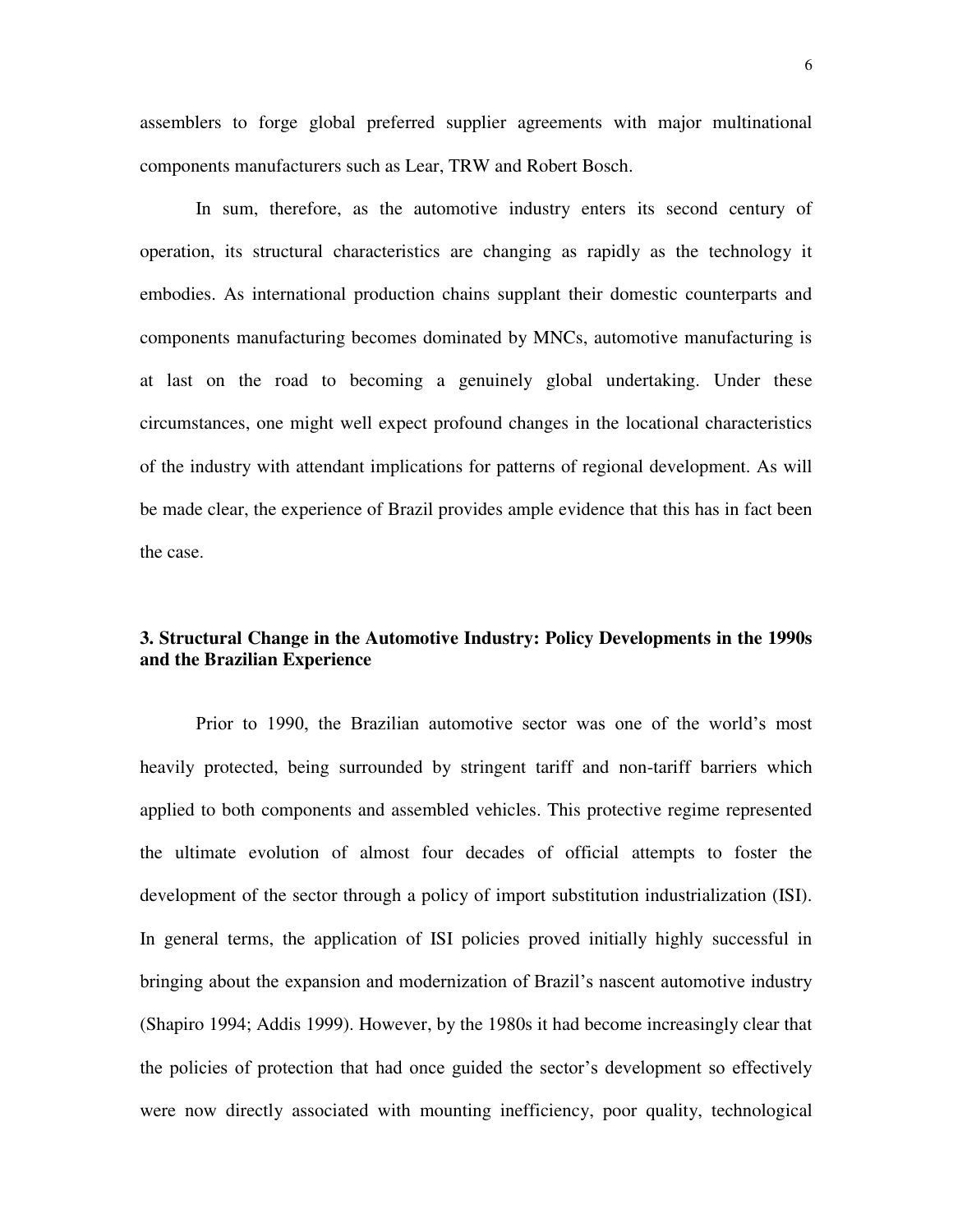backwardness and low export intensity. With the accession to power of President Fernando Collor de Melo in 1990, policy makers embarked on an ambitious program of trade liberalization, which had as its prime objective the rapid insertion of Brazil into the international economy (Amann, 2000). The impacts of this dramatic shift in policy on levels of protection enjoyed by the automotive sector were profound. As Table 1 indicates, over the first four years of the trade liberalization program, average tariff levels applying to finished vehicles and autoparts fell by 40%. More significantly still, the trade reforms of 1990 abolished quantitative restrictions on imports. For a number of years these had effectively barred imports of finished vehicles rendering the heavy tariffs redundant.

**Table 1: The Evolution of Brazilian Import Tariffs on Automotive Sector Products, 1990-2000 (%)** 

|                          | 1990 | 1994 - 1995 (February) - 1995 (March) - 1996-1999 |          | <i>2000</i> |
|--------------------------|------|---------------------------------------------------|----------|-------------|
| <b>Finished Vehicles</b> | 45   |                                                   | $70-35*$ |             |
| Autoparts                | 30   |                                                   | 2.4-9.6  | 14-18       |

\*Manufacturers with assembly facilities in Brazil qualified for the 35% tariff. All other importers were required to pay the 70% tariff Source: Santos & Gonçalves, 2001, p. 209

 However, by the beginning of 1995 a combination of accelerating domestic demand and a strengthening exchange rate had led to a substantial surge in automotive imports, particularly of assembled passenger cars. With this surge in imports strongly contributing towards a sharp deterioration in the trade balance, the authorities elected to partially reverse their policy of trade liberalization, raising tariffs on finished vehicles from 32% to 70%. However, by 1996 with concern over the trade deficit abating, the tariff increase was partially rescinded with a new tariff of 35% established applying to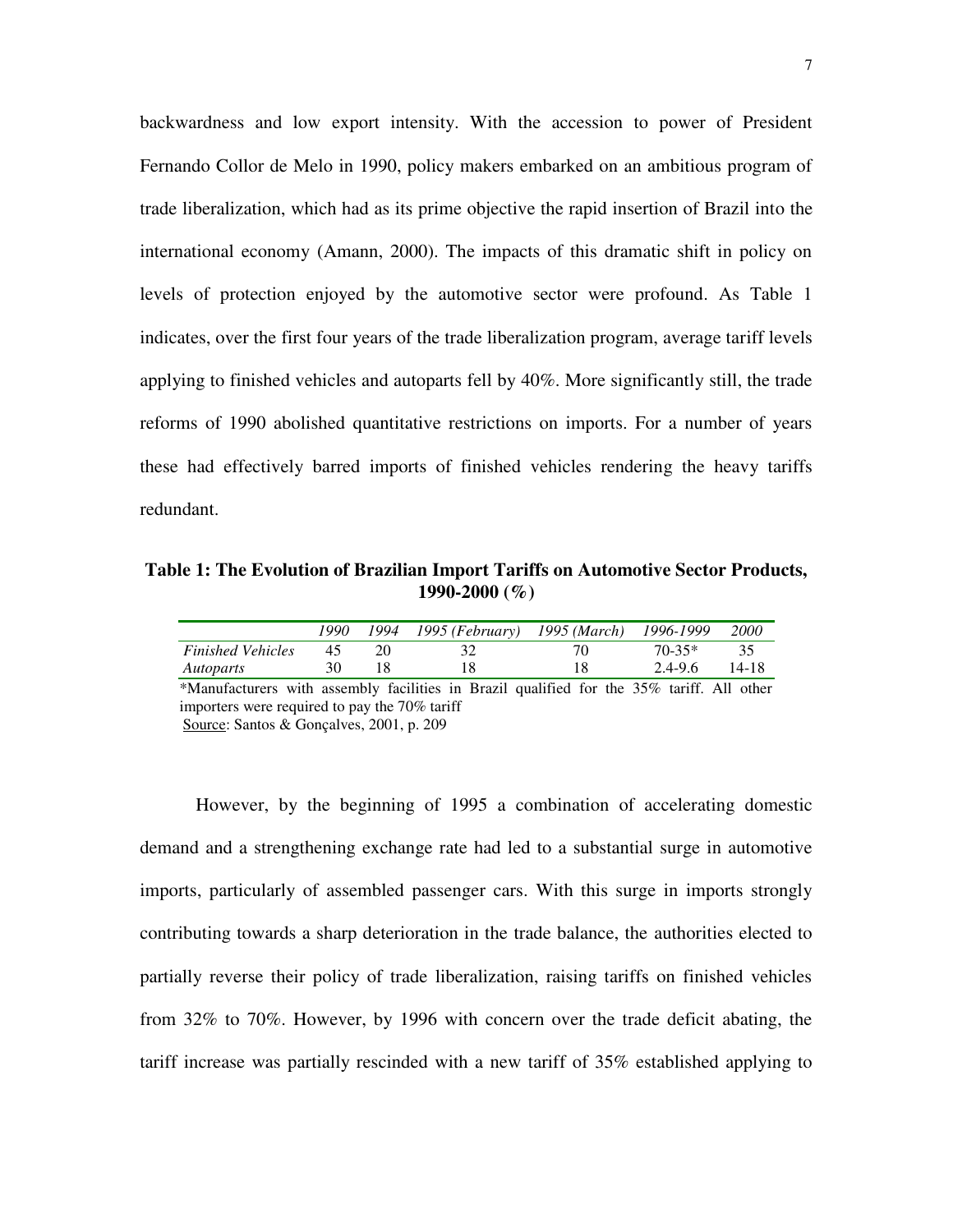imports of vehicles by manufacturers with production facilities in Brazil (Bonelli *et al*., 1997).

 The launch of the Brazilian trade liberalization program in the early 1990s coincided with another highly significant development: negotiations for the creation of a regional free trade area embracing Brazil, Argentina, Uruguay and Paraguay. This free trade area, known as Mercosul, formally came into being on  $1<sup>st</sup>$  January 1995 and should have ushered in completely free trade in automotive products between its members. However, the Argentineans, fearing that their automotive industry would not be able to withstand unrestrained competition from its Brazilian counterpart, set in train negotiations to create a managed trade regime in which quantitative measures would continue to play a role. With the negotiations concluded, towards the end of 1995, the first automotive accord came into force providing for qualified free trade in automotive products between South America's two largest economies.

 Under the terms of the accord, automotive products could be traded free of tariffs between Brazil and Argentina provided that neither country ran an automotive product trade deficit or surplus with the other. The agreement also set out the tariffs, which would be applied to imports from outside Mercosul. In the case of Brazil, it was agreed that a tariff of 35% would apply, although, as noted above, a tariff of 70% would be imposed on vehicles whose manufacturers had no production facilities in Brazil. By the end of 2000, a new version of the automotive accord had come into being. This agreement, while retaining the 35% tariff for non-Mercosul vehicle imports, allows for limited free Argentinean-Brazilian trade in automotive products even in the event that such trade is imbalanced.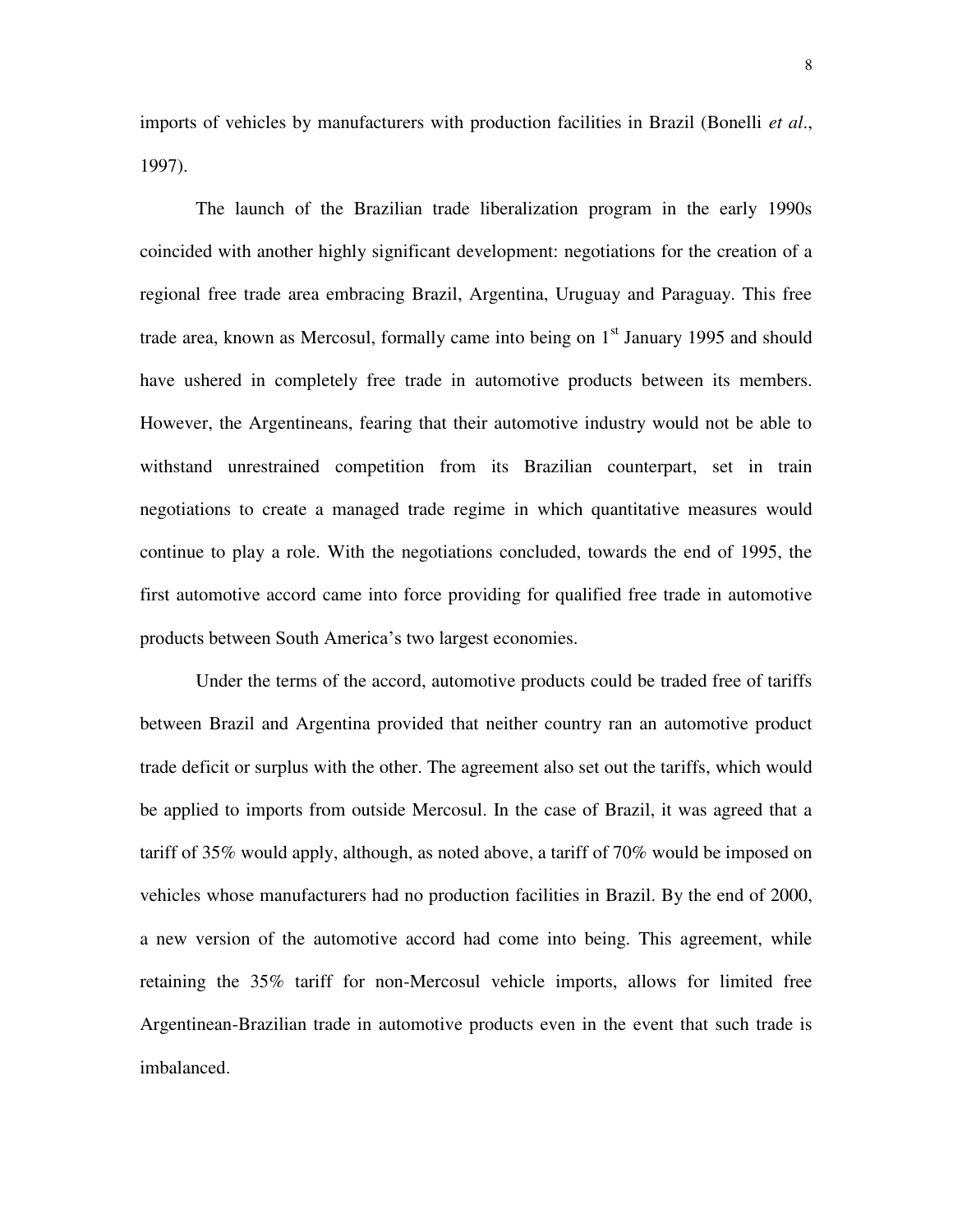To sum up, over the 1990s, despite the existence of a bi-lateral managed trade accord with Argentina and the persistence relatively high tariffs there is no question but that Brazil did substantially liberalize trade in automotive products. A particular feature of the trade liberalization process has been its emphasis on the creation of a regional, as opposed to a purely national market for vehicles and their components. This, taken together with strong regional growth in the early to mid-1990s provided conditions that proved highly attractive to foreign investors. As a result, the Brazilian automotive industry has recently experienced a surge in investment not seen since its foundation in the 1950s. Responding to this promising development, substantial competition has emerged between different localities in Brazil to act as recipients for this investment. Taken together with regional integration, and increasing competitive pressure on producers, a radical evolution in locational patterns within the sector has resulted. It is to this issue that the paper now turns.

# **4. Changes in the Locational Characteristics of the Brazilian Automotive Sector and the Role of Local Incentives**

 Large-scale vehicle assembly in Brazil began at the end of the 1950s with the establishment of assembly plants by Volkswagen, Toyota, Ford (for passenger cars and light commercial vehicles), Mercedes-Benz (for trucks and buses) and General Motors (for all vehicle types). As in the early days of mass production in the United States, the initial growth of the automotive industry in Brazil was characterized by a high degree of geographical concentration. Of the assembly facilities mentioned above, all lay within the confines of metropolitan São Paulo with the industrial suburb of São Caetano do Sul alone playing host to no fewer than four plants. Accompanying the expansion of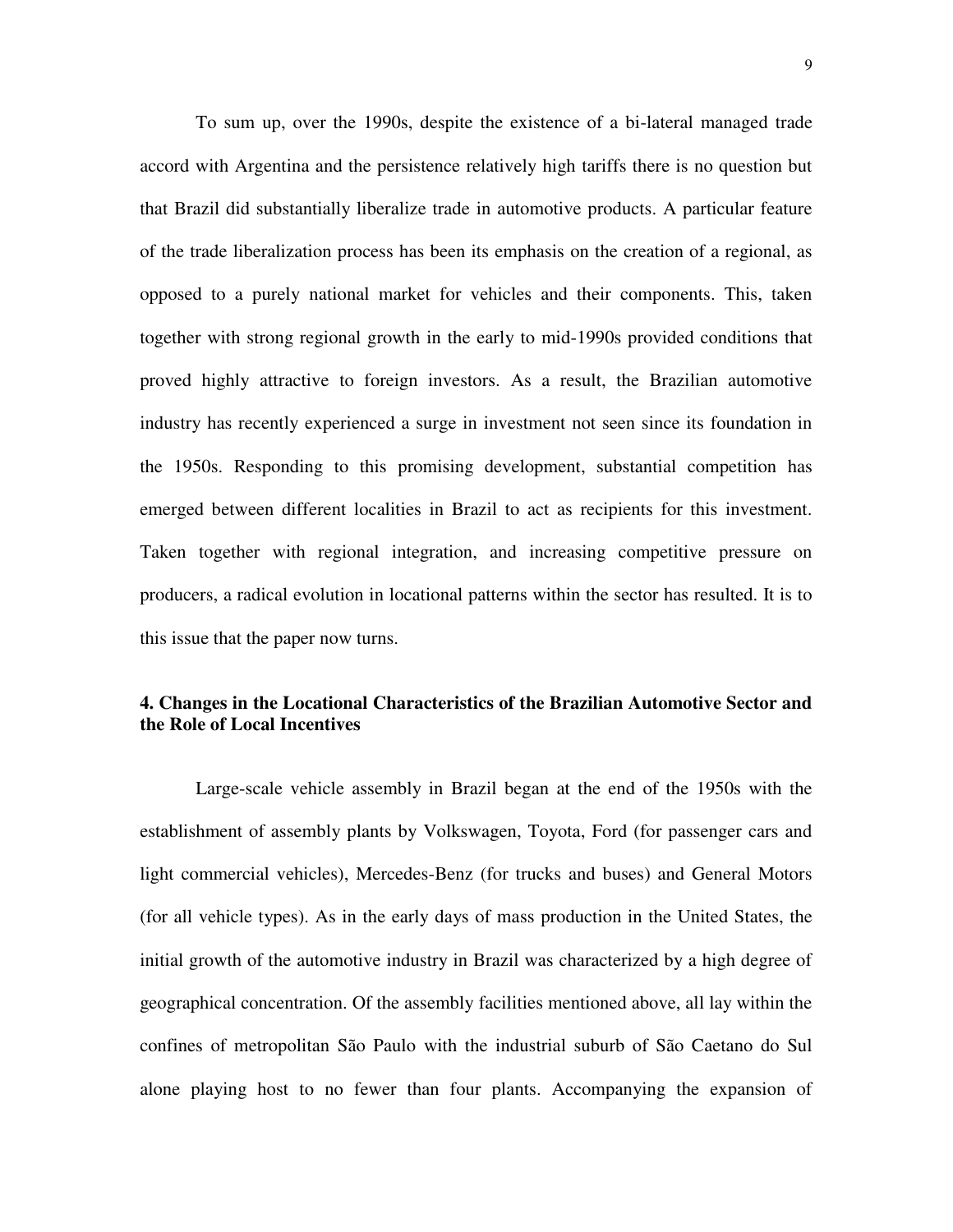automotive assembly came rapid growth in the components sector. Once again, the development of this sector proved initially highly geographically concentrated with the vast bulk of capacity being located in São Caetano do Sul and the neighbouring suburbs of Santo André and Diadema.

 In similar fashion to the United States, as time progressed and the industry matured, a process of geographical dispersion became evident. The origins of this development can be traced to the early 1970s when Ford and Volkswagen, attracted by the fiscal incentives on offer, extended their activities beyond the immediate vicinity of metropolitan São Paulo into the upstate region of Vale do Paraíba. General Motors, too, opted to locate a portion of capacity away from São Paulo City, choosing São José dos Campos for its new engine plant. More significantly still, in 1977 Fiat established a major assembly facility well away from São Paulo, in Betim in the heart of Minas Gerais state. Despite these important locational decisions, however, the Brazilian automotive sector still remained largely centered on São Paulo city right through the late 1970s and into the 1980s.

 Since the beginning of the 1990s, the centrifugal forces underpinning geographical dispersion in the industry have become far stronger. As noted in the previous section, technological change and alterations in the policy environment over the past ten years or so have proved increasingly conducive to the location of production facilities away from traditional industrial centers. In first place, the lowering of trade barriers, while by no means as dramatic as for other industrial sectors, has nonetheless placed heightened competitive pressure on both automotive assemblers and components manufacturers.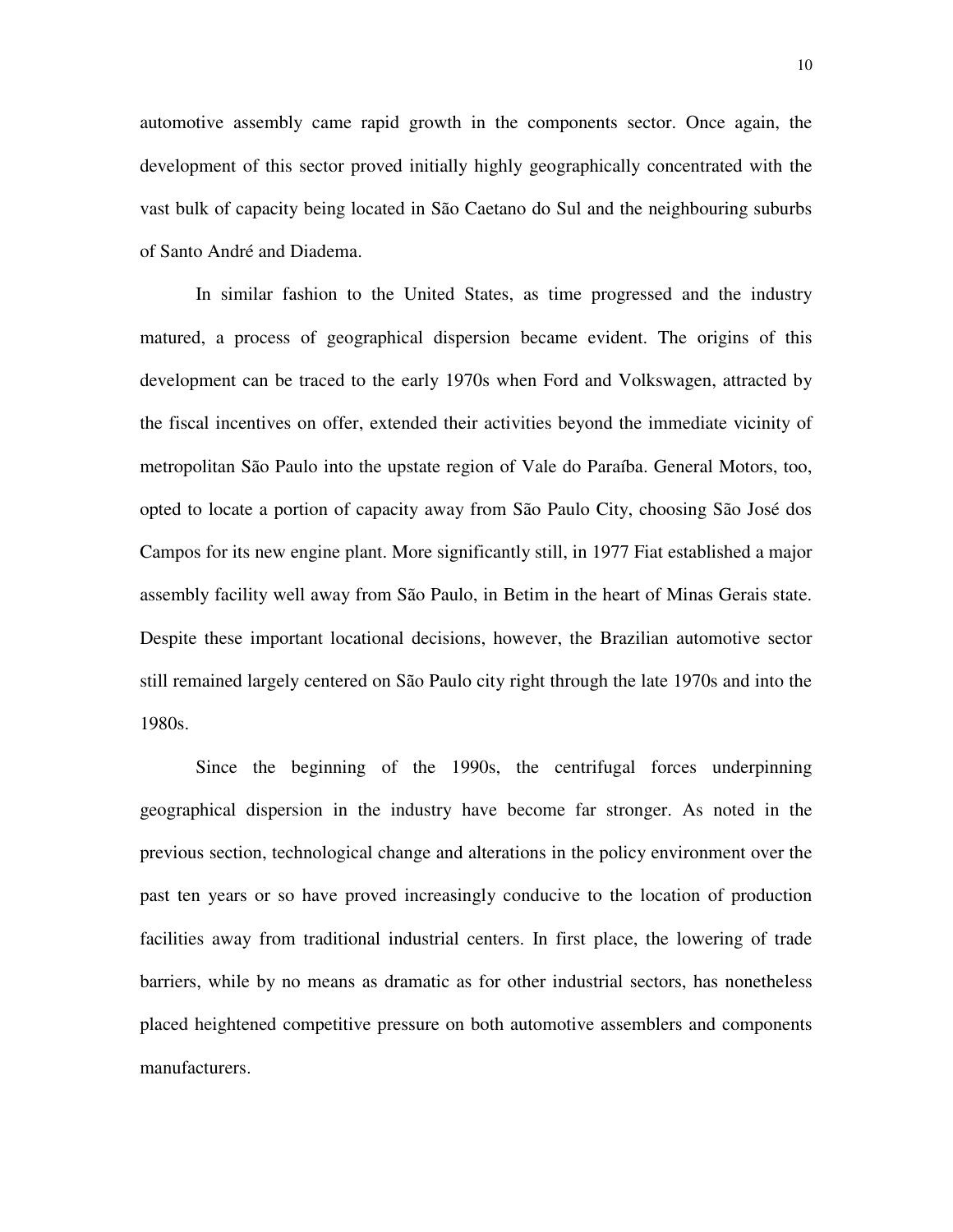Against this background, enterprises have become preoccupied with tackling the cost base and improving flexibility of response to changing market demands. Not surprisingly, therefore, the attractions of locating away from São Paulo city with its relatively high labor costs and levels of unionization have proved compelling. At the same time, the advent of Mercosul and the signing of automotive trade accords with Argentina have opened up new markets to the South. Aside from providing an enhanced export outlet for finished vehicles, the accords specifically promote the use of Argentinean components in Brazilian vehicles and vice-versa. As a consequence, the opportunities presented by locating both assembly and components production closer to Brazil's southern borders have become far more enticing than was the case previously.

 Perhaps of greatest significance in determining new locational patterns in the Brazilian automotive industry has been the role of state and municipal government incentives. While the development of Mercosul and strong growth in the domestic market have proven key determinants of the wave of new investments in the sector since 1990, the importance of provision of tax breaks, grants, infrastructure and other measures by sub-national governments should not be under-estimated. As Tables 2 and 3 are not alone in suggesting, states and municipalities outside the traditional heartland of the Brazilian automotive industry have proven by far the most aggressive in offering prospective investors generous incentives. In a number of instances, the scale of these incentives has been such as to outweigh substantially the otherwise obvious locational disadvantages of particular sites.<sup>8</sup>

l

<sup>&</sup>lt;sup>8</sup> The most noteworthy example here being Ford's decision to invest in Bahia, a coastal state several hundred kilometres north of major concentrations of markets and suppliers.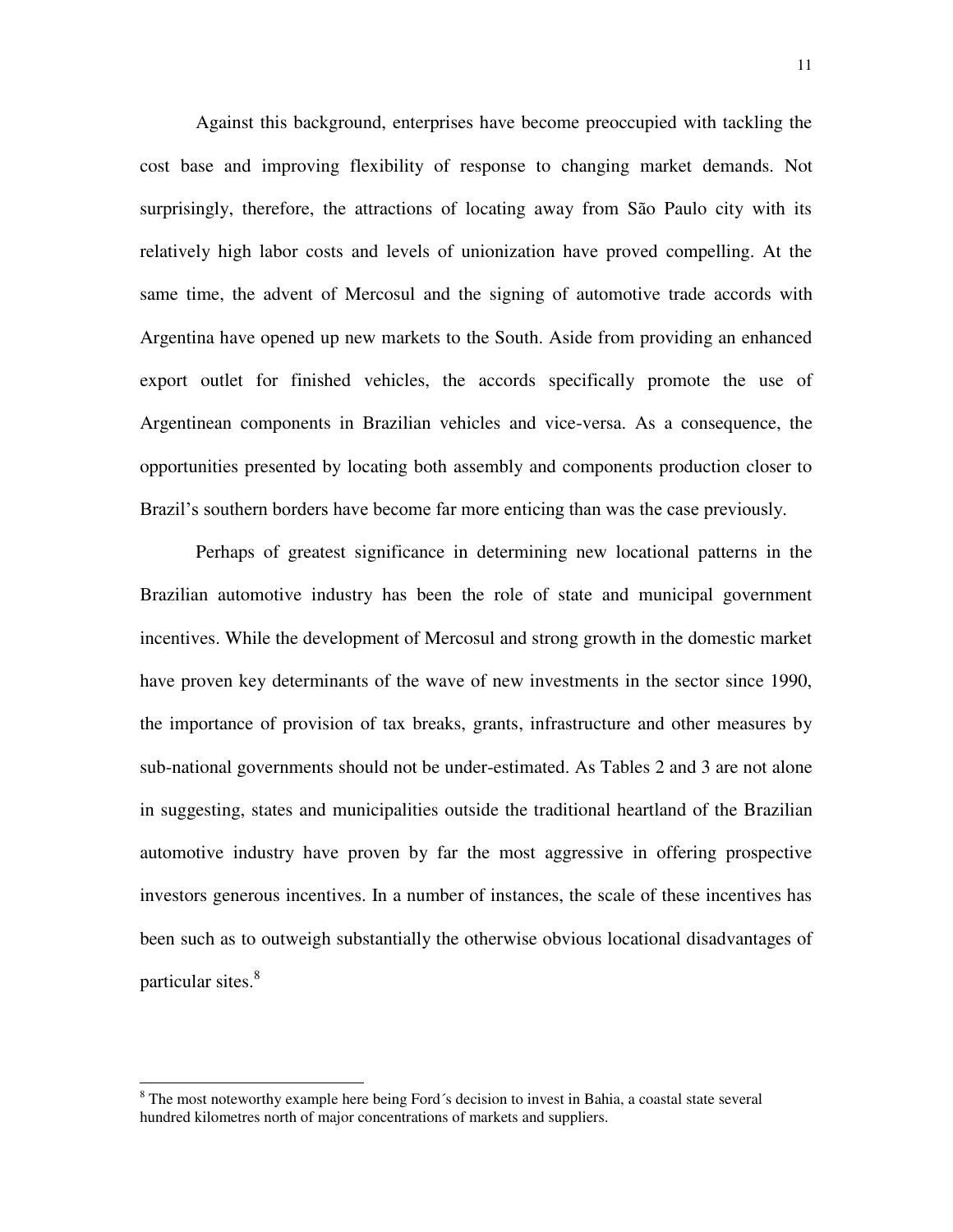|                          | North, North East and Center-                                                                                                                                                                                                                                                                                                                                                                                                                                                                      | South and South East                                                                                                                                                                                                                                                                                                                                                                                                                                                                                                                                                                            |
|--------------------------|----------------------------------------------------------------------------------------------------------------------------------------------------------------------------------------------------------------------------------------------------------------------------------------------------------------------------------------------------------------------------------------------------------------------------------------------------------------------------------------------------|-------------------------------------------------------------------------------------------------------------------------------------------------------------------------------------------------------------------------------------------------------------------------------------------------------------------------------------------------------------------------------------------------------------------------------------------------------------------------------------------------------------------------------------------------------------------------------------------------|
|                          | West                                                                                                                                                                                                                                                                                                                                                                                                                                                                                               |                                                                                                                                                                                                                                                                                                                                                                                                                                                                                                                                                                                                 |
| <b>Fiscal Incentives</b> | capital good imports<br>imported inputs<br>Up to 50% reduction in tariffs on in 1998 and 1999).<br>manufacturer<br>Industrial products tax exemption manufacturer<br>on capital goods; 45% reduction<br>on other inputs<br>Maritime transport tax exempted<br>on all imported inputs<br>Financial<br>transactions<br>tax<br>exempted<br>exchange<br>on<br>rate<br>operations<br>Corporation tax exempted on<br>profits<br>Corporation<br>tax<br>credit<br>on<br>employer payroll tax contributions | 100% reduction in tariffs on 90% reduction in tariffs on capital<br>good imports<br>90% reduction in tariffs on other 55% reduction in tariffs on other<br>imported inputs (this fell to 40%<br>finished vehicles imported by Up to 50% reduction in tariffs on<br>finished vehicles imported by                                                                                                                                                                                                                                                                                                |
| Receipt of Incentives    | Local Content Requirement for For vehicles possessing 3 or more For enterprises with production<br>scooters: 60%                                                                                                                                                                                                                                                                                                                                                                                   | wheels: 50%. For motorcycles and capacity already in existence: 60%<br>For<br>enterprises<br>establishing<br>production capacity for the first<br>time: $50\%$ , rising to $60\%$ after 3<br>years                                                                                                                                                                                                                                                                                                                                                                                              |
| Special restrictions     | apply. In<br>capital<br>concession<br>on<br>Real spent on imported capital purchases<br>Domestically<br>for<br>all<br>equipment;<br>concessions, total expenditure on<br>imported inputs<br>finished<br>and<br>products may not exceed 2/3 of<br>the total value of exports                                                                                                                                                                                                                        | No more than 30% of total The tariff concession on capital<br>imports may be in the form of goods imports requires that for<br>capital goods if the 100% tariff every Real spent on imported<br>reduction on the latter items is to capital goods, R\$1.50 must be<br>addition the tariff spent on domestically produced<br>goods equipment. Total purchases of<br>imports requires that for every imported inputs may not exceed<br>of<br>domestically<br>goods, R\$1.50 must be spent on produced inputs; total imports<br>produced cannot exceed 2/3 of the total<br>tariff value of exports |

# **Table 2. Federal Government Regional Incentives Explicitly Permitted under the 1997 Special Automotive Regime**

Source: Folha de São Paulo, 4/6/97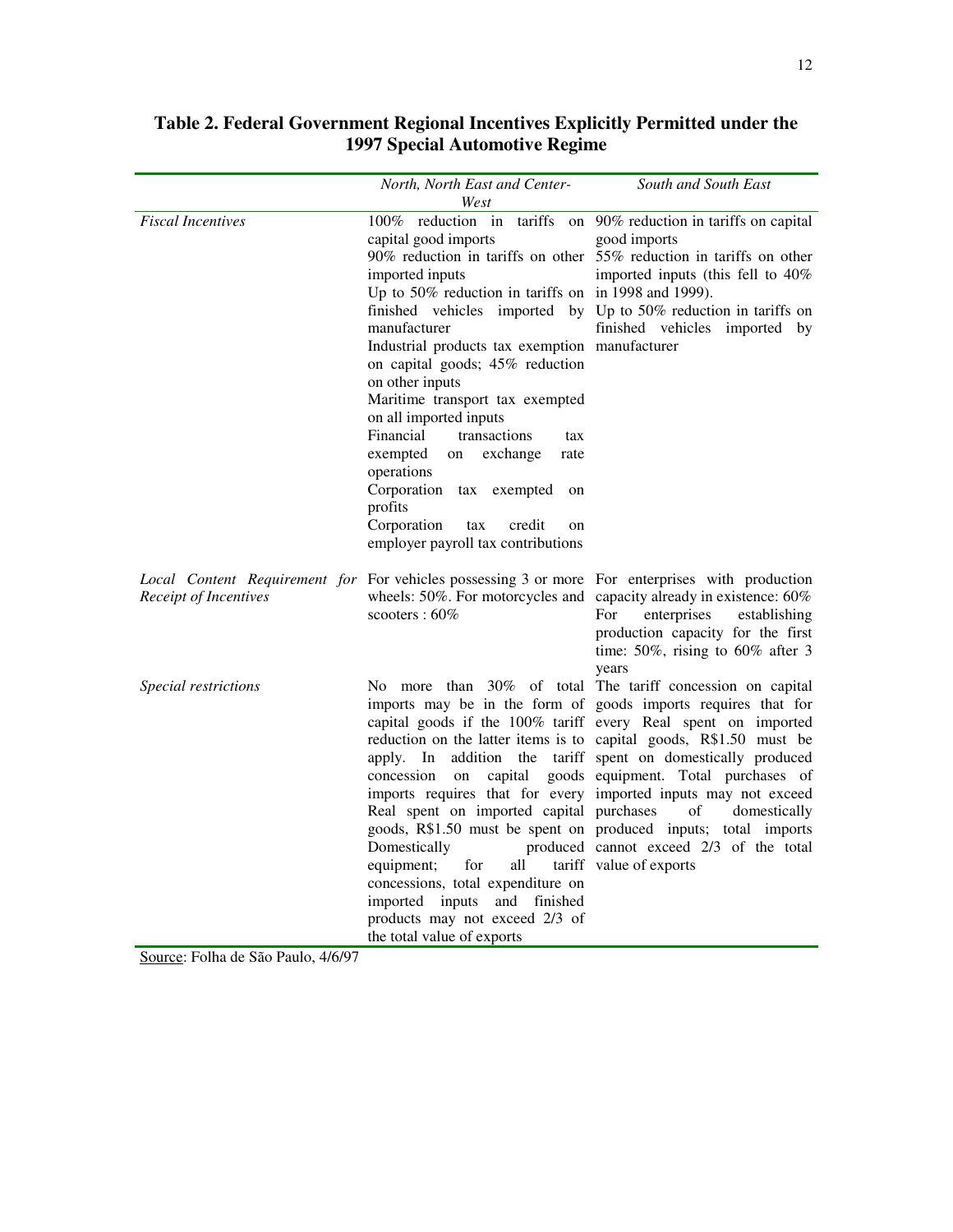| Incentive                                                                                                                                                                                                   | The State of Minas Gerais and        | The State of Paraná and Renault     |
|-------------------------------------------------------------------------------------------------------------------------------------------------------------------------------------------------------------|--------------------------------------|-------------------------------------|
|                                                                                                                                                                                                             | Mercedes Benz                        |                                     |
| Land Donated by                                                                                                                                                                                             | 28 million square meters             | Purchase of 5 million square        |
| State/Municipality                                                                                                                                                                                          |                                      | meters funded though not donated    |
|                                                                                                                                                                                                             |                                      | by the state government             |
| Infrastructure provided                                                                                                                                                                                     | Drainage, road access, vehicle       | Electricity substation and          |
|                                                                                                                                                                                                             | testing roads, electricity           | connection (with 25% electricity    |
|                                                                                                                                                                                                             | connection                           | tariff reduction), railhead and     |
|                                                                                                                                                                                                             |                                      | spur, water supply, exclusive berth |
|                                                                                                                                                                                                             |                                      | at Paranaguá docks                  |
| Capital participation by                                                                                                                                                                                    | None                                 | 40% equivalent to R\$300m           |
| state/municipal government                                                                                                                                                                                  |                                      | financed by COPEL (a power          |
|                                                                                                                                                                                                             |                                      | utility) share sales and credits    |
|                                                                                                                                                                                                             |                                      | from the now extinct BADEP          |
|                                                                                                                                                                                                             |                                      | (Paraná State Bank)                 |
| Credit granted                                                                                                                                                                                              | R\$112m in fixed and working         | Value not disclosed but terms are   |
|                                                                                                                                                                                                             | capital finance facilities repayable | generous (10 year and no interest)  |
|                                                                                                                                                                                                             | at a 3.5% annual real rate of        | according to company balance        |
|                                                                                                                                                                                                             | interest. Repayment holidays         | sheets                              |
|                                                                                                                                                                                                             | apply to tranches of the borrowing   |                                     |
|                                                                                                                                                                                                             | ranging from 12 to 30 months         |                                     |
| Deferment of state sales tax                                                                                                                                                                                | Deferred payment allowed and         | Deferment of 48 months granted.     |
| (ICMS) payments                                                                                                                                                                                             | financed by state-provided credit    | The real rate of interest to be.    |
|                                                                                                                                                                                                             | facilities                           | charged on the balance due is       |
|                                                                                                                                                                                                             |                                      | equivalent to $0\%$                 |
| Tax exemptions granted                                                                                                                                                                                      | None disclosed                       | None disclosed                      |
| State government guarantees for                                                                                                                                                                             | R\$101.9m in CEMIG (a power          | None disclosed                      |
| credit facilities provided                                                                                                                                                                                  | utility) shares; a R\$3.1m bond      |                                     |
| $S_{\text{oumon}}$ $C_{\text{ouoplon}}$ $\downarrow$ $\theta$ $\downarrow$ $D_{\text{rod}}$ $\uparrow$ $\downarrow$ $\uparrow$ $\uparrow$ $\uparrow$ $\uparrow$ $\uparrow$ $\uparrow$ $\uparrow$ $\uparrow$ |                                      |                                     |

## **Table 3: State and Municipal Government Incentives Granted to Automobile Assemblers: Two Case Studies**

Source: Cavalcanti & Prado, 1998, p.132-5

 Taking all of the above factors together, it is hardly surprising that the geographical spread of the Brazilian automotive industry has altered radically over the past few years. As Table 4 attests, besides the state of São Paulo, major assembly facilities now operate in the states of Rio de Janeiro, Minas Gerais, Paraná, Rio Grande do Sul, Goiás and Bahia. Whereas at the beginning of the 1970s, 100% of vehicles were assembled in São Paulo, by the beginning of this decade the state was responsible for just under 50% of total national output (ANFAVEA, 2000). By contrast, automotive assembly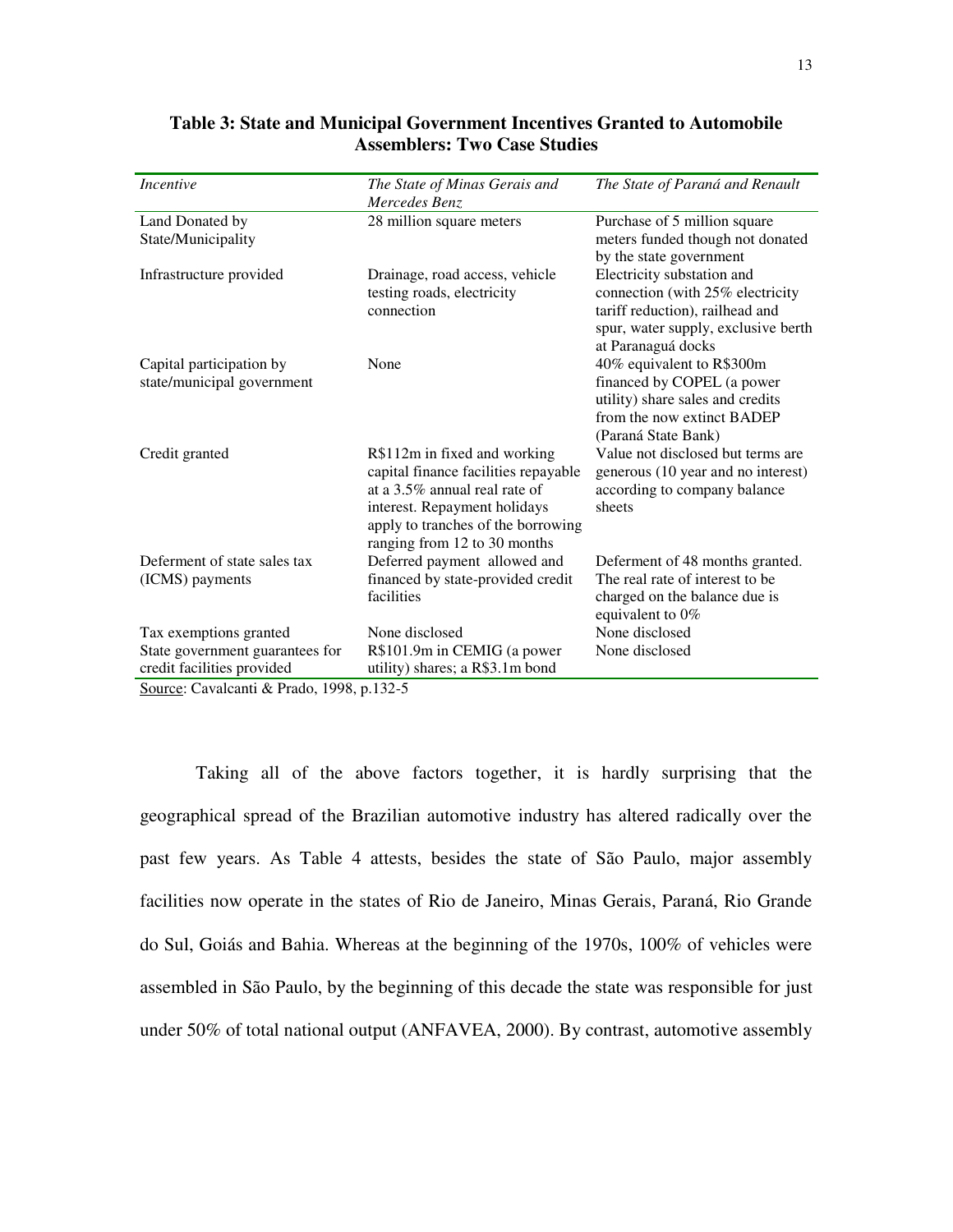plants in Minas Gerais and Rio de Janeiro states, non-existent in the early 1970s, now account for around 30% of all vehicles produced in Brazil.

| <b>State</b>                | City                           | Company               | Product                                                                         |
|-----------------------------|--------------------------------|-----------------------|---------------------------------------------------------------------------------|
| São Paulo                   | São<br>Bernardo<br>do<br>Campo | Ford                  | Cars, light commercials                                                         |
|                             |                                | Karmann-Ghia          | Tools, welding and assembly of modules<br>and complete bodies, vehicle assembly |
|                             |                                | Land Rover            | Light commercials                                                               |
|                             |                                | Mercedes-Benz         | Trucks, bus chassis, engines                                                    |
|                             |                                | Scania                | Trucks,<br>bus, industrial and<br>marine<br>engines                             |
|                             |                                | Toyota                | Light commercials                                                               |
|                             |                                | Volkswagen            | Cars, light commercials                                                         |
|                             | São Paulo                      | Ford                  | Light commercials, trucks                                                       |
|                             | Taubaté                        | Ford                  | Components, engines, transmissions                                              |
|                             |                                | Volkswagen            | Cars                                                                            |
|                             | São Caetano do Sul             | General Motors        | Cars                                                                            |
|                             | Mogi das Cruzes                | <b>General Motors</b> | <b>Stamped Components</b>                                                       |
|                             |                                | Toyota                | Wheel tractors                                                                  |
|                             | Sumaré                         | Honda                 | Cars                                                                            |
|                             | Campinas                       | Mercedes-Benz         | Bus platforms                                                                   |
|                             | Indaiatuba                     | Toyota                | Cars                                                                            |
|                             | São Carlos                     | Volkswagen            | Engines                                                                         |
|                             | Pederneiras                    | Volvo                 | Articuled trucks, loaders motorgraders                                          |
| Minas Gerais                | Betim                          | Fiat                  | Cars, light commercials, Engines                                                |
|                             | Juiz de Fora                   | Mercedes-Benz         | Cars                                                                            |
|                             | Pouso Alegre                   | <b>JPX</b>            | Light commercials                                                               |
|                             | Sete Lagoas                    | Fiat/Iveco            | Light commercials, trucks and engines                                           |
| Rio de Janeiro              | Porto Real                     | Peugeot Citroën       | Cars                                                                            |
|                             | Resende                        | Volkswagen            | Trucks, bus                                                                     |
| Paraná                      | Campo Largo                    | Chrysler              | Light commercials                                                               |
|                             |                                | Chrysler/BMW          | Engines                                                                         |
|                             | Curitiba                       | Volvo                 | Trucks, truck cabins, bus chassis, engines                                      |
|                             | São José dos Pinhais           | Renault               | Cars, engines                                                                   |
|                             |                                | Volkswagen/AUD<br>I   | Cars                                                                            |
| Rio G. do Sul Caxias do Sul |                                | Agrale                | Trucks, bus chassis, component<br>manufacturing                                 |
|                             | Gravataí                       | <b>General Motors</b> | Trucks                                                                          |
| Goiás                       | Catalão                        | <b>MMC</b>            | Light commercials                                                               |
| Bahia                       | Camaçari                       | Ford                  | Not available                                                                   |

**Table 4. Location of Major Production Facilities in the Brazilian Automotive Sector** 

Source: ANFAVEA – Statistical Yearbook of the Brazilian Automotive Industry (2000)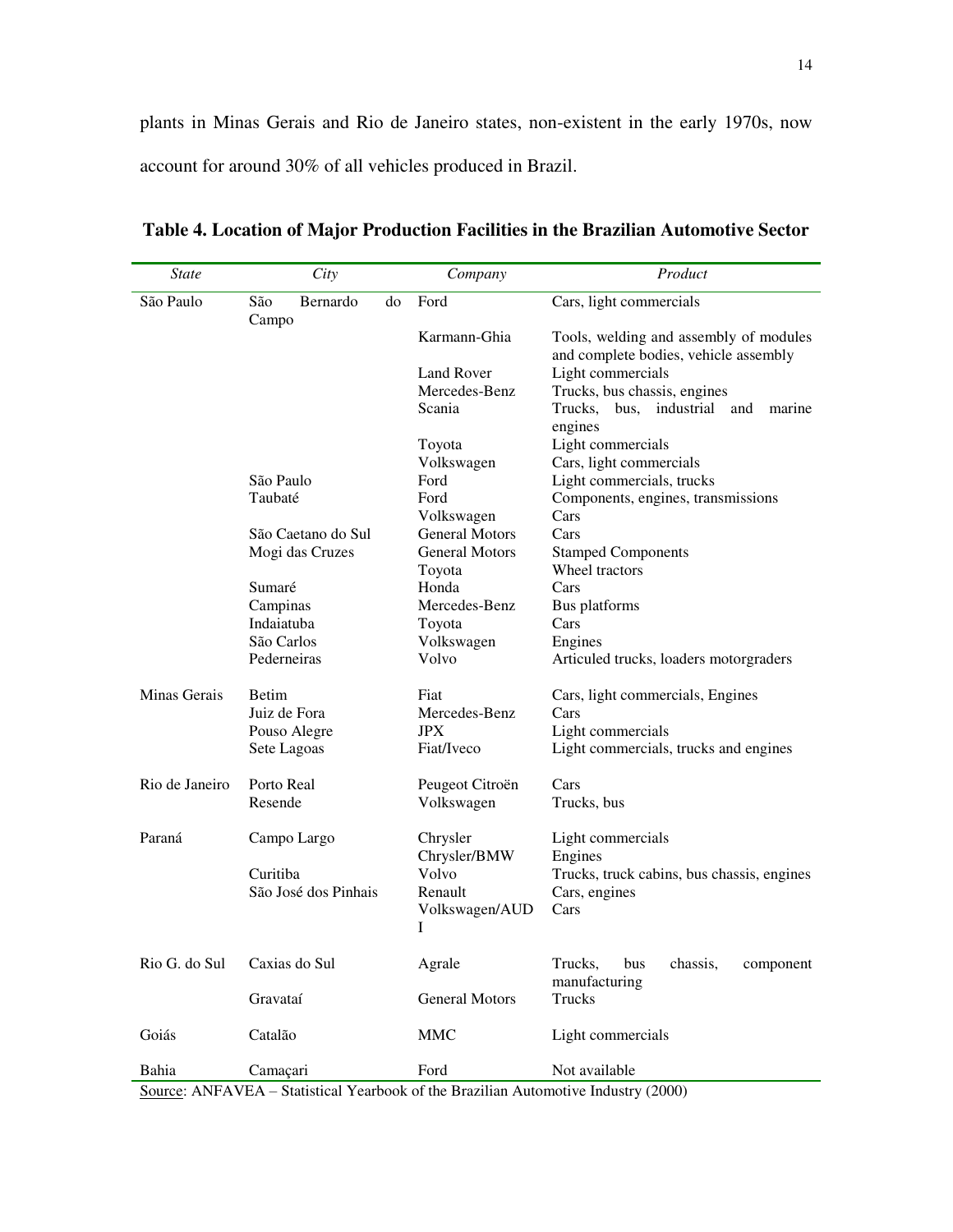Although the production of automotive components remains concentrated in São Paulo state<sup>9</sup>, the past few years have nevertheless witnessed a process of geographical dispersion similar in direction if not in scale to that affecting the assembly sector. As Table 5 reveals, between 1991 and 2001, both in terms of employees and numbers of enterprises there was a marked tendency towards the movement of component manufacturing outside its traditional heartland of metropolitan São Paulo. Of particular significance, over this ten-year period the percentage of enterprises and employees engaged in component production in states other than São Paulo rose from 9.3% to 20.9% and 10.6% to 29.4% respectively.<sup>10</sup>

|                        | Enterprises |      | <i>Employees</i> |      |
|------------------------|-------------|------|------------------|------|
|                        | 1991        | 2001 | 1991             | 2001 |
| City of São Paulo      | 38.9        | 24.6 | 30.2             | 13.0 |
| <b>ABCD</b> Industrial | 18.4        | 16.6 | 15.8             | 13.4 |
| $Suburbs*$             |             |      |                  |      |
| Other districts of     | 16.2        | 16.8 | 19.9             | 15.6 |
| Greater São Paulo city |             |      |                  |      |
| São Paulo state**      | 17.2.       | 21.1 | 23.5             | 28.6 |
| Other states           | 9.3         | 20.9 | 10.6             | 29.4 |

**Table 5. Percentage Distribution by Location of Enterprises and Employees in the Automotive Components Sector (1991-2001)** 

\* Namely Santo André; São Bernardo do Campo; São Caetano do Sul and Diadema. These suburbs form the industrial core of the greater São Paulo city metropolitan area. \*\* i.e. São Paulo State excluding the greater São Paulo city metropolitan area. Source: Sindipeças (2002)

<sup>&</sup>lt;sup>9</sup> Some 80% of auto components plants are currently located in the state

<sup>&</sup>lt;sup>10</sup> In absolute terms, for São Paulo State, the number of enterprises rose from 506 to 573 between 1991 and 2002 while over the same period number of employees fell from 255,600 to 170,000.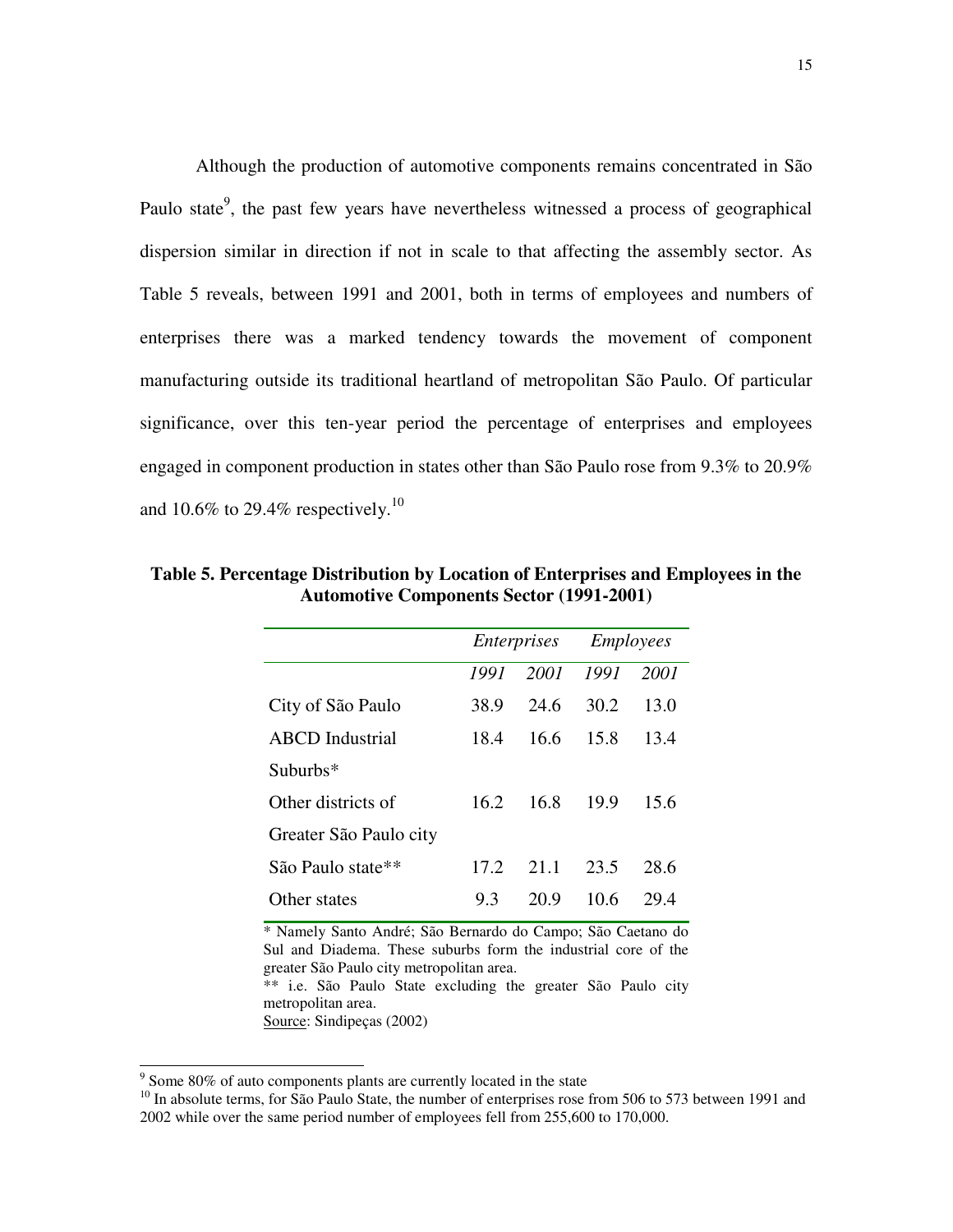Naturally, this tendency towards geographical dispersion of production activity in the components sector should not be viewed in isolation from the emergence of new locational patterns in the assembly sector. As new assembly facilities were established away from the greater São Paulo city area, increasingly components manufacturers<sup>11</sup> found it necessary to locate close to their customers. At the same time, as in the case of the assembly industry, the components industry found itself able to benefit from attractive fiscal incentives on offer often tied into just-in-time relationships with their clients in locations away from its traditional center of production.

 In the next section, we use an interregional input-output model for the Brazilian economy for purposes of regional impact assessment. The model is to be used to capture the role of interindustrial and interregional relations in the economic development process through the evaluation of the regional impact of the new investments in the automobile industry. The use of this modeling approach is very relevant to the Brazilian case. Its ability to handle detail at a disaggregated level is useful for the analysis of the evolution of Brazil's productive structure.

# **5. Assessing the Regional Impacts of Fiscal Incentives in the Automobile Sector in Brazil**

 We start by describing the model used to analyze the regional effects of new investments in the automobile industry. The general equilibrium nature of economic interdependence and the fact that the policy impacts in various regional markets differ are

-

 $11$  Whom are frequently tied into just-in-time relationships with their clients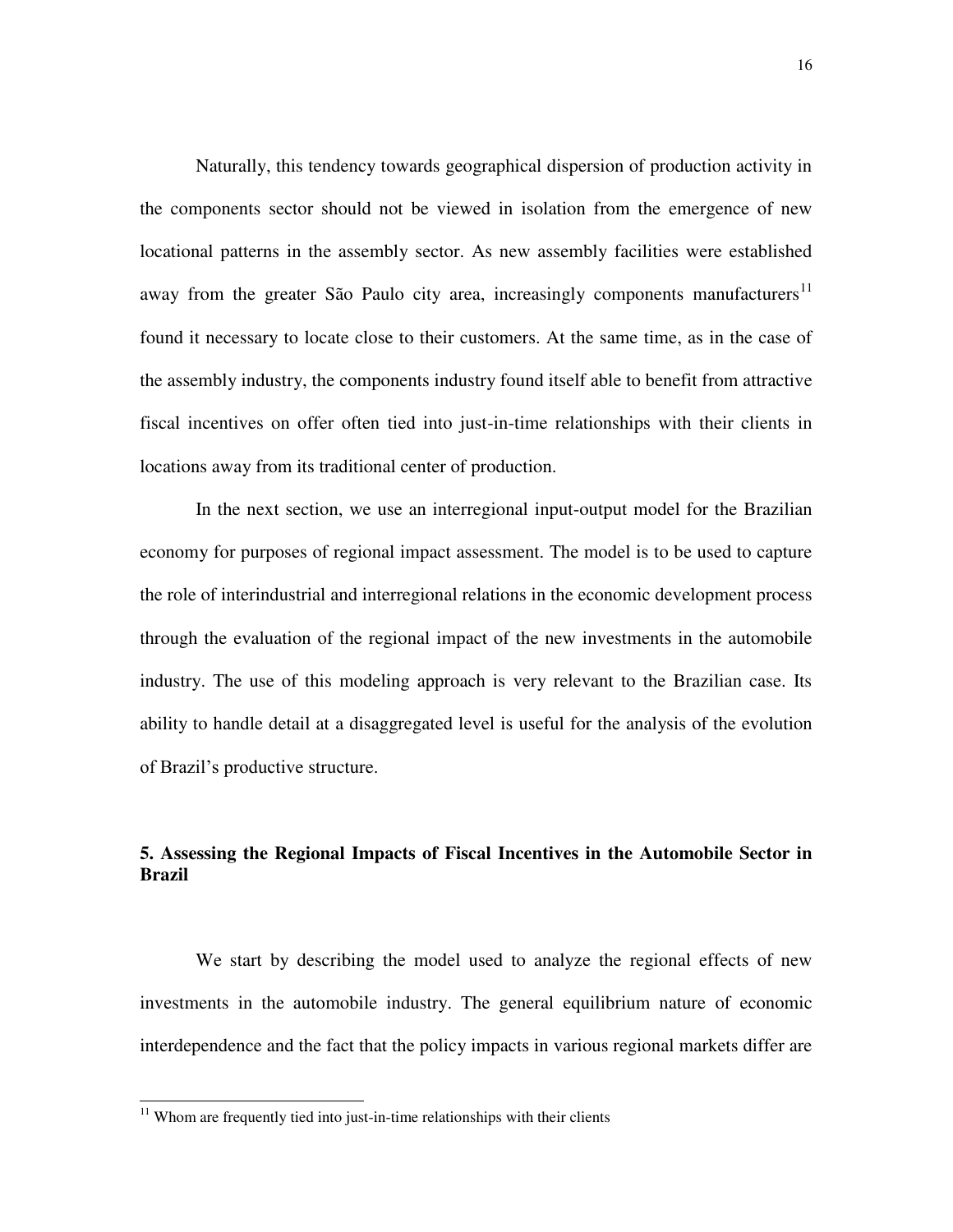considered in the results of the model. Attention is directed to two main issues: a) the differential impacts in the construction and the operation phases, and b) the differential impacts of investments originating in different regions.

 As the simulations try to mimic a "typical investment project", we have selected as our case study the investments undertaken by Mercedes Benz in the State of Minas Gerais. In this chapter we intend to use the project parameters to simulate different arbitrary locations for the plant, rather than evaluate more properly the impacts of the Mercedes Benz itself. Readers interested in the specific impacts of the latter project in Juiz de Fora are directed to the chapter by Perobelli *et al*.

#### *5.1. Theoretical Background*

 The intersectoral flows in a given economy can be represented by the following system:

$$
X = AX + Y \tag{1}
$$

where *X* is a  $(nxI)$  vector with the value of the total production in each sector, *Y* is a (*nx1*) vector with values for the final demand, and *A* is a (*nxn*) matrix with the technical coefficients of production. In this model, the final demand vector can be treated as exogenous to the system, such that the level of total production can be determined by the final demand, i.e.,

$$
X = BY \tag{2}
$$

$$
B = (I - A)^{-1} \tag{3}
$$

where *B* is a (*nxn*) matrix of the Leontief inverse.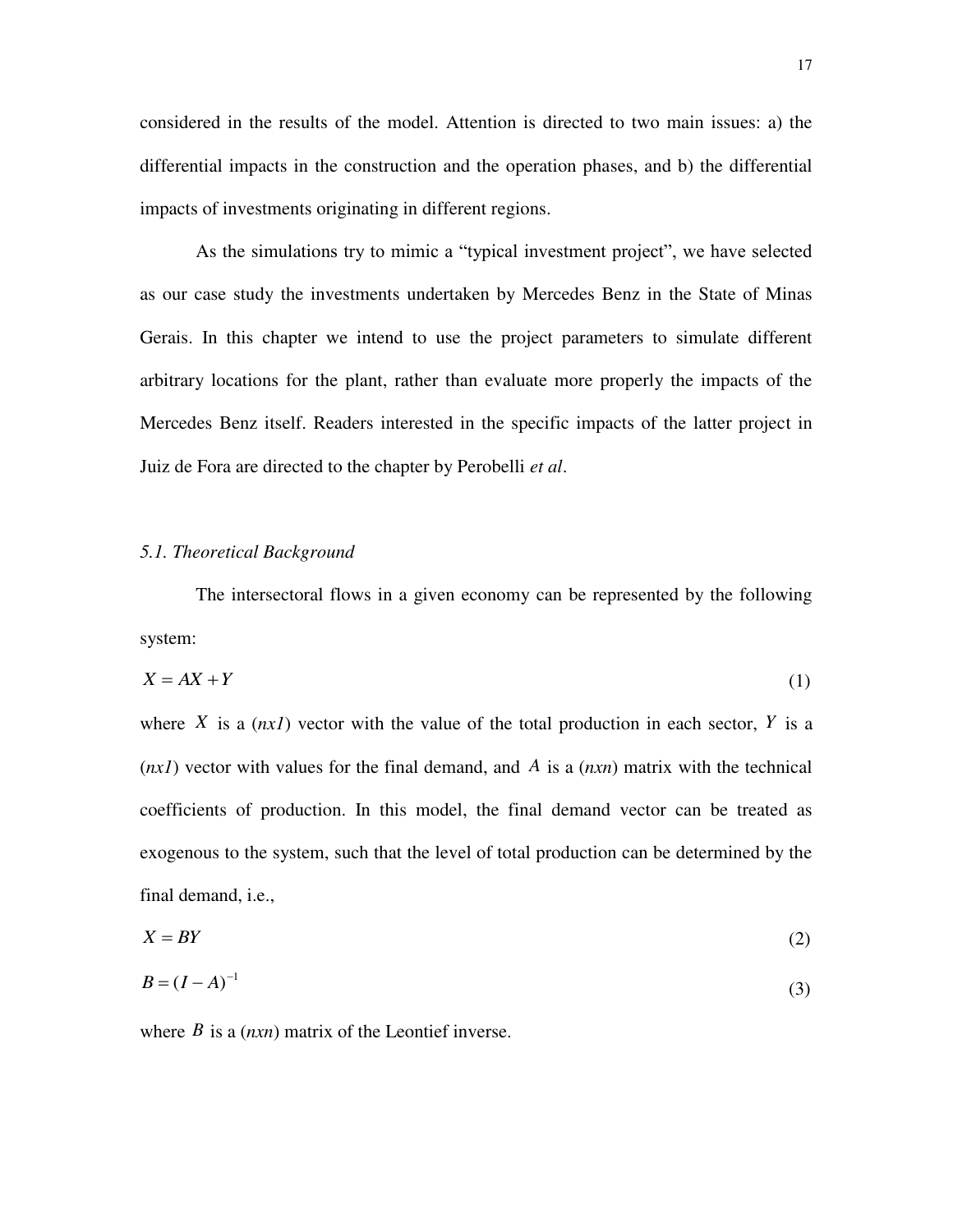According to Miller & Blair (1985), an interregional model for two regions L and M, can have its coefficients matrix represented in matricial terms as:

$$
A = \begin{bmatrix} A^{LL} & A^{LM} \\ A^{ML} & A^{MM} \end{bmatrix} \tag{4}
$$

The vectors  $X^L$  and  $X^M$  will constitute the total production vector, X

$$
X = \left[\begin{array}{c} X^{L} \\ X^{M} \end{array}\right] \tag{5}
$$

The final demand vector, *Y* will be composed of the vectors  $Y^L$  and  $Y^M$ 

$$
Y = \begin{bmatrix} Y^L \\ Y^M \end{bmatrix} \tag{6}
$$

 As so, the system presented by equation (2) can then be used to represent an interregional system, in this way, it is possible to evaluate the impact of the final demand over total production, and from there, over employment, imports, wages, etc., for each one of the regions considered in the model.

## *Multipliers*

 From the multiplier results it is possible to measure the direct and indirect effects of a change in the final demand over production, income, tax, employment, etc. (see Miller and Blair, 1985).

 From the Leontief inverse matrix (*B*) defined above one has that the production multiplier of type I for each economic sector is given by:

$$
P_j = \sum_{i=1}^n b_{ij}
$$
  

$$
j = 1, \dots, n
$$
 (7)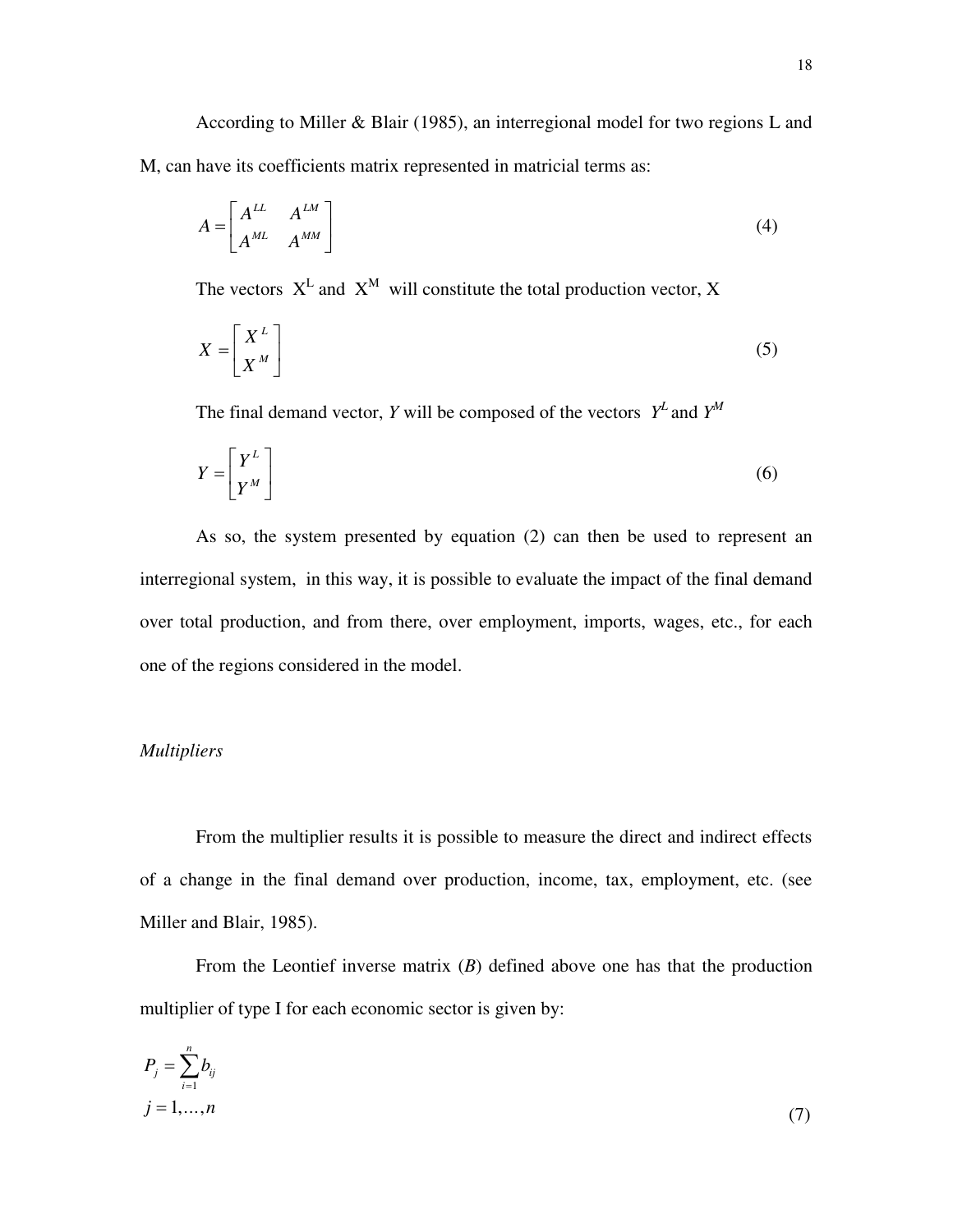where  $P_j$  is the production multiplier for sector *j* and  $b_{ij}$  is an element of matrix *B*.

 Using the structure of derivation elaborated below for the employment multipliers, all the other multipliers in the economy can be derived.

The first step is to estimate the coefficients of employment, given by

$$
w_j = \frac{e_j}{x_j} \tag{8}
$$

where  $w_j$  is the coefficient of employment in sector *j*,  $e_j$  is the total employment in sector *j*, and  $x_j$  is the level of production in sector *j*.

The total employment of type  $I(E_i)$ , generated in sector *j* is given by

$$
E_j = \sum_{i=1}^n w_i b_{ij}
$$
 (9)

where  $b_{ij}$  is an element of matrix *B* described above.

#### *5.2. Hypotheses for the Simulations*

 In order to grasp the differential effects associated to different locations of such a "typical project", we will consider six different macro-regional locations for the investment, namely North, Northeast, São Paulo State, Rest of Southeast and South. An interregional input-output model, based on data for 1999 (Guilhoto et al., 2002), will serve as the basis for our simulations. Based on the information provided by the Mercedes Benz project, the project was divided into two phases: a) the first one is the construction phase, in which the Mercedes Benz production plant is implemented; and b) the second one is the operational phase, when the the Mercedez Bens Classe A is produced by the automobile plant.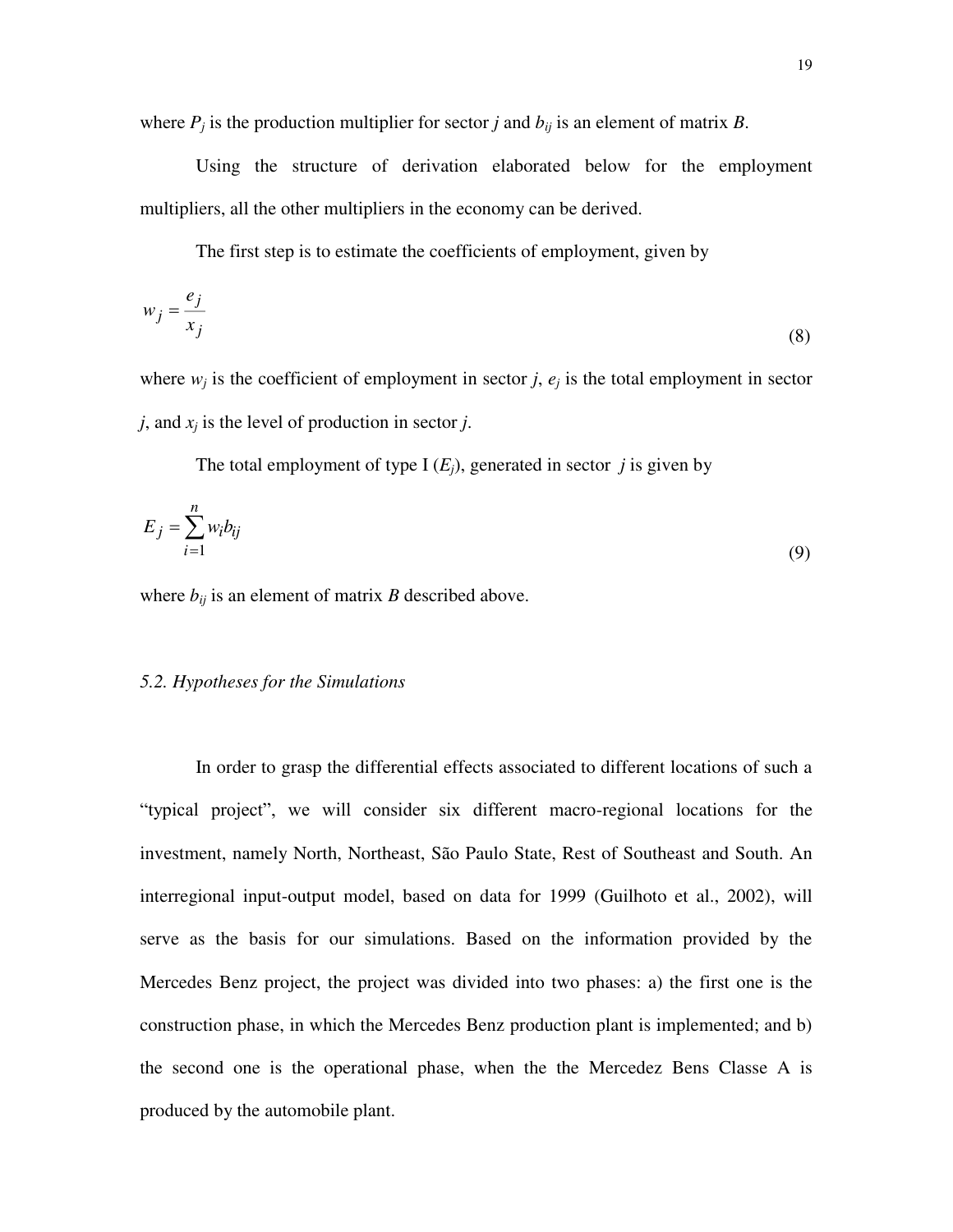In the construction phase, the total investment assumed is of R\$ 700 millions, of which 59% is spent in Machinery, and 30% in Civil Construction, and the remaining value is distributed to the other economic sectors according to their respective shares in the standard unit of investment embedded in the input-output coefficients. In this phase, MB will also buys investment goods from the region to which it is located and from the other regions, how much it buys from its region and from the other regions will depend on the capacity of the regions to produce capital goods.

 In the operational phase, its is assumed that: a) MB will produce, annually, 12 thousand Classe A 160 Classic Mechanic at an average price of R\$ 30 thousands, resulting on a total sale of R\$ 360 millions to the final demand; b) 79.1% of the autoparts are produced in São Paulo; c) autoparts represent around 17% of the total cost of production; d) the production technology of the automotive sector for the Northeast is made equal to the one for Brazil as a whole; and e) when changing the productive structure, it is assumed that a given region buys inputs from itself and from the other regions, according to the capacity of the regions to produce these kinds of goods.

#### *5.3. Results*

 Tables 6a and 6b present the results, respectively, for the value added and employment effects in the construction phase, when the plant is located in each one of the six regions being considered in the model. It is clear from the results presented, that when the direct and indirect effects are taken into consideration, the region that benefits the most in the process is the state of São Paulo. This benefit however, is not uniform and will depend where the plant is located.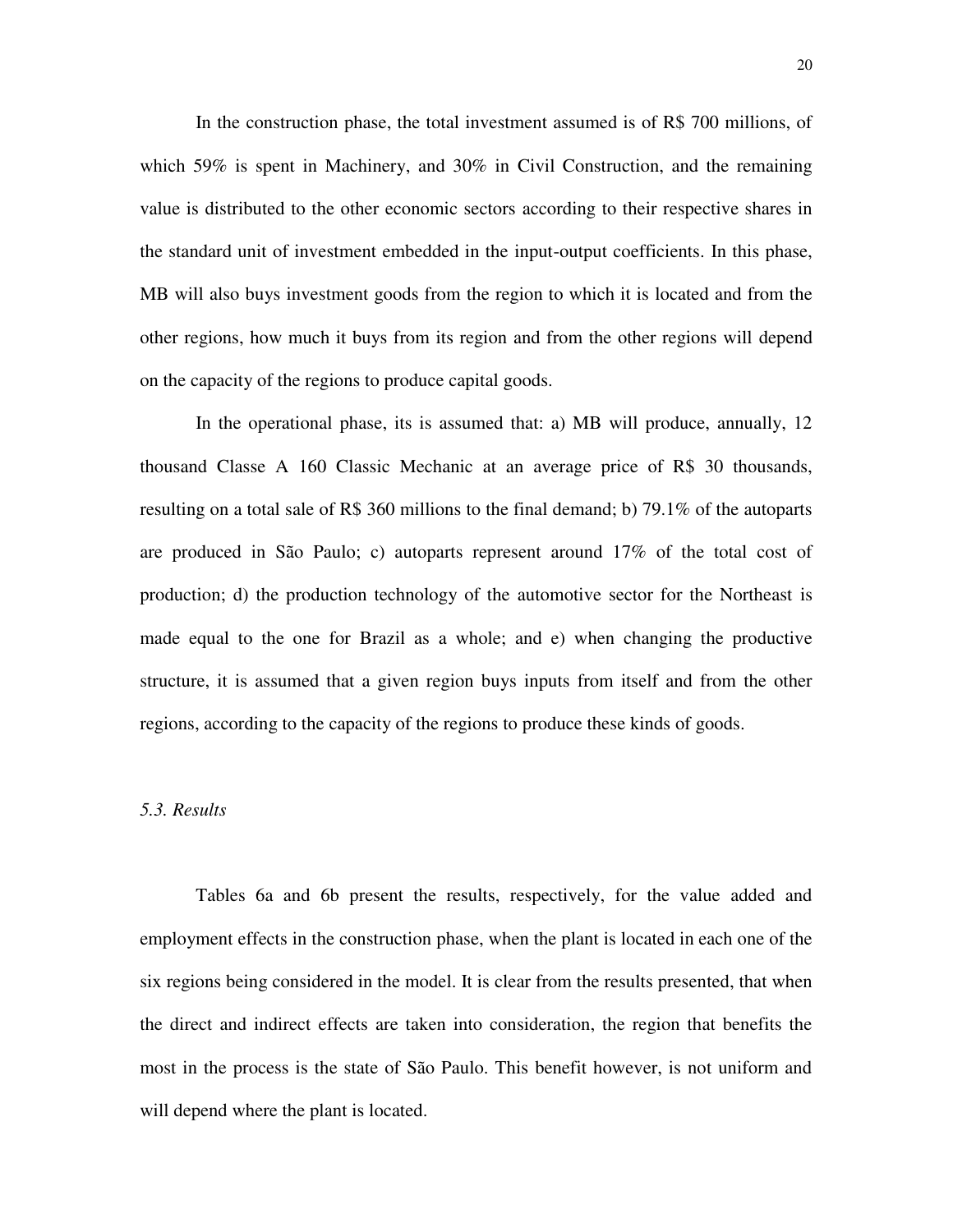In the construction phase, if the plant is located in the Northeast, Central West, or Rest of the Southeast region, between 43% to 48% of the value added, and between 25% to 33% of the employment generated in the process goes to the state of São Paulo. If the plant is located in the North region, São Paulo gets 32% of the value added and 22% of the employment. But, if the location is in the South region, the share of São Paulo decreases to 14% in the value added and 13% in the employment. This gives an indication of the high level of the dependence that the other regions have on São Paulo, as a supplier of capital goods.

 For the operation phase, the results for value added and employment are presented into tables 7a and 7b. In this phase, the impacts in the region where the plant is installed are greater than in the construction phase, fact that can be explained in part by the high concentration of the capital goods industry in the state of São Paulo, and in part by the fact that when a new automobile plant is installed, it brings together a series of satellites industries. However, the results show that between 17% to 23% of the value added, and 13% to 26% of the employment generated stays in the State of São Paulo.

 In both phases it also stands out that: a) after São Paulo, the South region is the one that depends less on the other regions; and b) the South and rest of Southeast regions also play an important role as a suppliers to the other regions, which is not the case of the North, Northeast and Central West regions.

 The differences in the results are, of course, accounted by the regional differences and the hypothesis that the productive structure of the regions are given. Naturally, as the case of Fiat in Minas Gerais has shown, after some time, it is possible that the satellites industries of the automotive complex will move towards the main industry.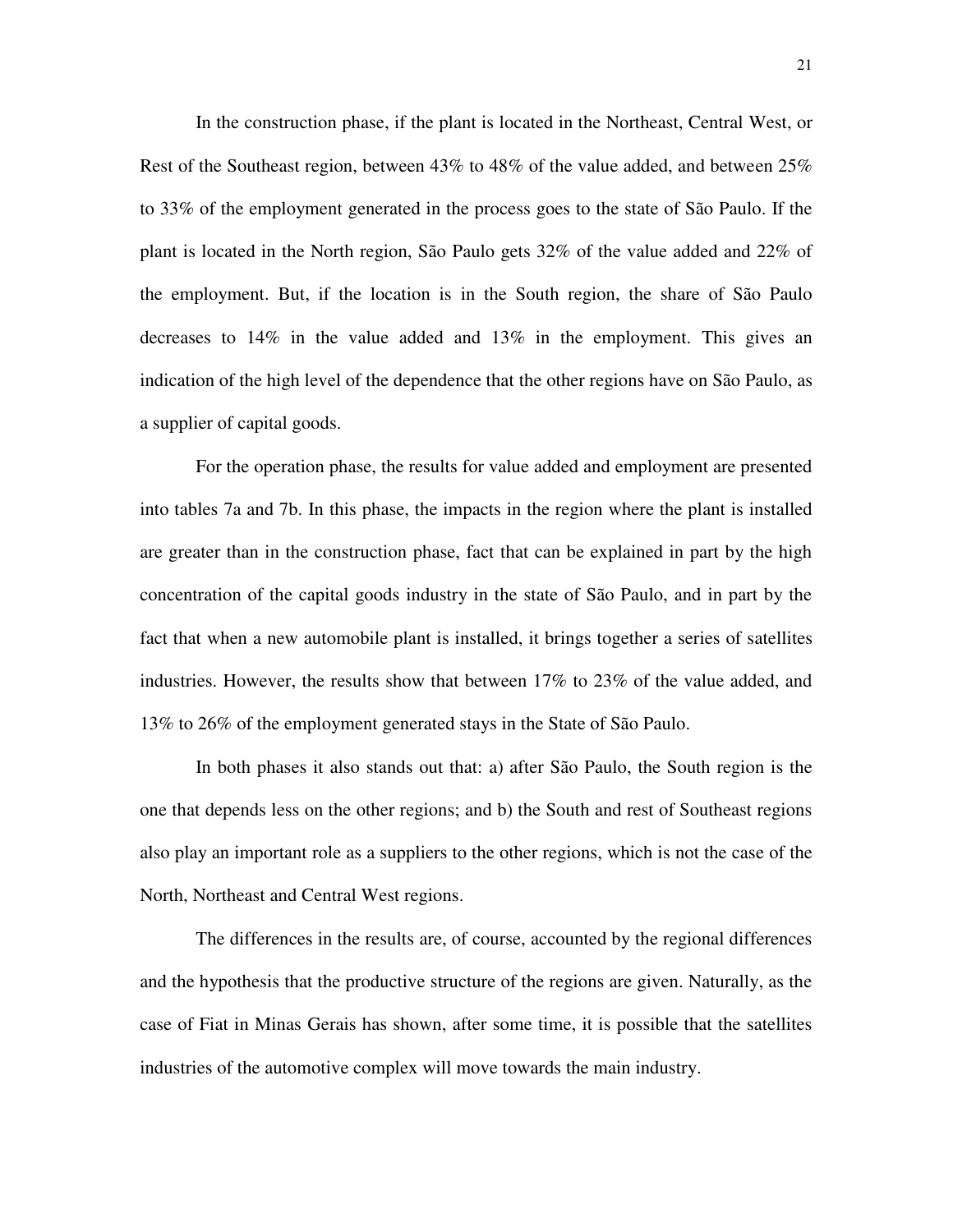|                          | <b>Percentage Distribution</b> |        |        |        |            |                  |  |  |
|--------------------------|--------------------------------|--------|--------|--------|------------|------------------|--|--|
|                          | $\boldsymbol{N}$               | NE     | CW     | SP     | RES        | S                |  |  |
| <b>North</b>             | 47.21                          | 2.63   | 2.74   | 1.58   | 2.16       | 0.91             |  |  |
| <b>Northeast</b>         | 2.47                           | 25.56  | 3.23   | 2.85   | 2.79       | 1.83             |  |  |
| Center-west              | 1.41                           | 1.06   | 20.05  | 1.08   | 1.17       | 1.12             |  |  |
| São Paulo                | 31.69                          | 43.01  | 43.12  | 80.48  | 48.06      | 14.12            |  |  |
| <b>Rest of Southeast</b> | 8.31                           | 12.39  | 13.75  | 9.55   | 33.55      | 6.32             |  |  |
| South                    | 8.92                           | 15.34  | 17.12  | 4.47   | 12.28      | 75.70            |  |  |
| Total                    | 100.00                         | 100.00 | 100.00 | 100.00 | 100.00     | 100.00           |  |  |
|                          | <b>R\$</b> Millions            |        |        |        |            |                  |  |  |
|                          | $\boldsymbol{N}$               | NE     | CW     | SP     | <b>RES</b> | $\boldsymbol{S}$ |  |  |
| North                    | 271.75                         | 15.38  | 15.91  | 9.11   | 12.59      | 5.47             |  |  |
| <b>Northeast</b>         | 14.19                          | 149.77 | 18.73  | 16.49  | 16.26      | 11.06            |  |  |
| Center-west              | 8.10                           | 6.24   | 116.37 | 6.22   | 6.85       | 6.80             |  |  |
| São Paulo                | 182.39                         | 252.01 | 250.29 | 465.42 | 280.41     | 85.38            |  |  |
| <b>Rest of Southeast</b> | 47.85                          | 72.62  | 79.84  | 55.25  | 195.74     | 38.22            |  |  |
| South                    | 51.32                          | 89.86  | 99.37  | 25.85  | 71.65      | 457.74           |  |  |
| Total                    | 575.61                         | 585.87 | 580.52 | 578.33 | 583.50     | 604.66           |  |  |

**Table 6a. Projected Value Added Effects of New Regional Investments in the Automobile Sector: Construction Phase**  ÷,

Source: Research Results

| Table 6b. Projected Employment Effects of New Regional Investments in the |
|---------------------------------------------------------------------------|
| <b>Automobile Sector: Construction Phase</b>                              |
|                                                                           |

|                          | <b>Percentage Distribution</b> |        |        |        |            |        |  |  |
|--------------------------|--------------------------------|--------|--------|--------|------------|--------|--|--|
|                          | $\boldsymbol{N}$               | NE     | CW     | SP     | <b>RES</b> | S      |  |  |
| <b>North</b>             | 52.41                          | 2.87   | 3.03   | 2.71   | 3.00       | 1.38   |  |  |
| <b>Northeast</b>         | 5.38                           | 47.30  | 6.63   | 7.09   | 6.55       | 4.33   |  |  |
| Center-west              | 4.15                           | 2.34   | 36.19  | 2.29   | 3.48       | 2.17   |  |  |
| São Paulo                | 21.69                          | 24.97  | 27.31  | 70.70  | 33.26      | 13.32  |  |  |
| <b>Rest of Southeast</b> | 7.96                           | 10.63  | 12.63  | 9.72   | 41.66      | 5.32   |  |  |
| South                    | 8.42                           | 11.89  | 14.22  | 7.50   | 12.06      | 73.47  |  |  |
| Total                    | 100.00                         | 100.00 | 100.00 | 100.00 | 100.00     | 100.00 |  |  |
|                          | <b>R\$</b> Millions            |        |        |        |            |        |  |  |
|                          | $\boldsymbol{N}$               | NE     | CW     | SP     | <b>RES</b> | S      |  |  |
| <b>North</b>             | 9940                           | 668    | 644    | 487    | 567        | 278    |  |  |
| <b>Northeast</b>         | 1021                           | 10999  | 1411   | 1276   | 1239       | 871    |  |  |
| Center-west              | 787                            | 543    | 7703   | 411    | 657        | 437    |  |  |
| São Paulo                | 4113                           | 5805   | 5812   | 12721  | 6287       | 2677   |  |  |
| <b>Rest of Southeast</b> | 1510                           | 2472   | 2688   | 1749   | 7876       | 1069   |  |  |
| South                    | 1596                           | 2764   | 3026   | 1350   | 2280       | 14768  |  |  |
| Total                    | 18967                          | 23252  | 21284  | 17994  | 18906      | 20099  |  |  |

Source: Research Results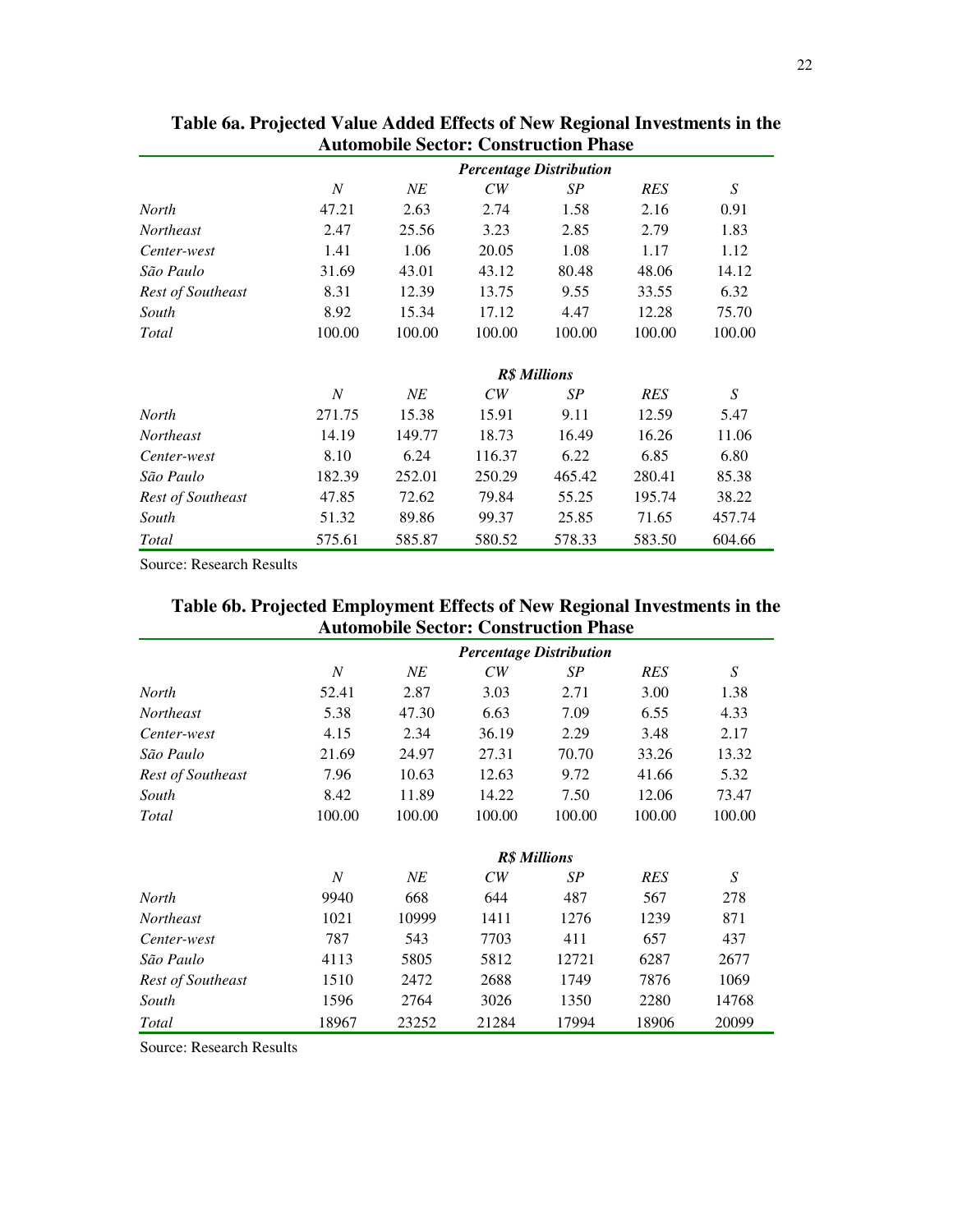|                   | <b>Percentage Distribution</b> |        |        |        |            |                  |  |
|-------------------|--------------------------------|--------|--------|--------|------------|------------------|--|
|                   | $\boldsymbol{N}$               | NE     | CW     | SP     | <b>RES</b> | S                |  |
| <b>North</b>      | 64.96                          | 1.09   | 1.11   | 1.63   | 1.74       | 0.98             |  |
| <b>Northeast</b>  | 2.98                           | 70.80  | 1.64   | 3.17   | 2.50       | 1.67             |  |
| Center-west       | 1.60                           | 0.66   | 67.32  | 1.28   | 1.25       | 1.04             |  |
| São Paulo         | 19.54                          | 17.35  | 18.47  | 78.14  | 22.84      | 17.65            |  |
| Rest of Southeast | 7.37                           | 6.53   | 7.24   | 10.95  | 66.14      | 8.00             |  |
| South             | 3.55                           | 3.56   | 4.21   | 4.83   | 5.52       | 70.66            |  |
| Total             | 100.00                         | 100.00 | 100.00 | 100.00 | 100.00     | 100.00           |  |
|                   | <b>R\$</b> Millions            |        |        |        |            |                  |  |
|                   | $\boldsymbol{N}$               | NE     | CW     | SP     | <b>RES</b> | $\boldsymbol{S}$ |  |
| North             | 154.39                         | 2.66   | 2.71   | 3.70   | 4.39       | 2.55             |  |
| <b>Northeast</b>  | 7.09                           | 173.20 | 4.01   | 7.21   | 6.32       | 4.32             |  |
| Center-west       | 3.80                           | 1.60   | 164.40 | 2.92   | 3.15       | 2.69             |  |
| São Paulo         | 46.44                          | 42.45  | 45.11  | 177.77 | 57.66      | 45.75            |  |
| Rest of Southeast | 17.51                          | 15.98  | 17.69  | 24.90  | 166.96     | 20.74            |  |
| South             | 8.43                           | 8.72   | 10.28  | 10.99  | 13.94      | 183.16           |  |
| Total             | 237.65                         | 244.62 | 244.20 | 227.49 | 252.42     | 259.21           |  |

**Table 7a. Projected Value Added Effects of New Regional Investments in the Automobile Sector: Operation Phase**  ÷,

Source: Research Results

| Tuble / b) Trojected Employment Enterto of Few Tregional Investments in the<br><b>Automobile Sector: Operation Phase</b> |                                |       |       |      |      |      |  |  |
|--------------------------------------------------------------------------------------------------------------------------|--------------------------------|-------|-------|------|------|------|--|--|
|                                                                                                                          | <b>Percentage Distribution</b> |       |       |      |      |      |  |  |
|                                                                                                                          | N                              | NE    | СW    | SР   | RES  |      |  |  |
| <b>North</b>                                                                                                             | 60.87                          | 1.21  | 1.20  | 3.58 | 2.73 | 1.44 |  |  |
| <i>Northeast</i>                                                                                                         | 5.81                           | 76.34 | 2.83  | 9.10 | 7.30 | 4.21 |  |  |
| Contor-wort                                                                                                              |                                | 1 N N | 71.62 | 2.78 | 2.98 | 1 85 |  |  |

| Table 7b. Projected Employment Effects of New Regional Investments in the |  |
|---------------------------------------------------------------------------|--|
| <b>Automobile Sector: Operation Phase</b>                                 |  |

| Center-west              | 3.21           | 1.00   | 71.62  | 2.78                | 2.98       | 1.85   |
|--------------------------|----------------|--------|--------|---------------------|------------|--------|
| São Paulo                | 19.05          | 13.05  | 14.54  | 65.49               | 26.18      | 17.70  |
| <b>Rest of Southeast</b> | 6.10           | 4.59   | 5.20   | 10.33               | 52.10      | 6.33   |
| South                    | 4.96           | 3.81   | 4.62   | 8.72                | 8.72       | 68.46  |
| Total                    | 100.00         | 100.00 | 100.00 | 100.00              | 100.00     | 100.00 |
|                          |                |        |        | <b>R\$</b> Millions |            |        |
|                          | $\overline{N}$ | NE     | CW     | SP                  | <b>RES</b> | S      |
| North                    | 4966           | 136    | 119    | 256                 | 202        | 122    |
| Northeast                | 474            | 8528   | 281    | 653                 | 540        | 359    |
| Center-west              | 262            | 111    | 7111   | 199                 | 221        | 158    |
| São Paulo                | 1554           | 1458   | 1443   | 4696                | 1940       | 1507   |
| <b>Rest of Southeast</b> | 498            | 512    | 516    | 740                 | 3860       | 539    |
| South                    | 405            | 426    | 459    | 625                 | 646        | 5828   |
| <b>Total</b>             | 8159           | 11171  | 9929   | 7171                | 7409       | 8513   |
|                          |                |        |        |                     |            |        |

Source: Research Results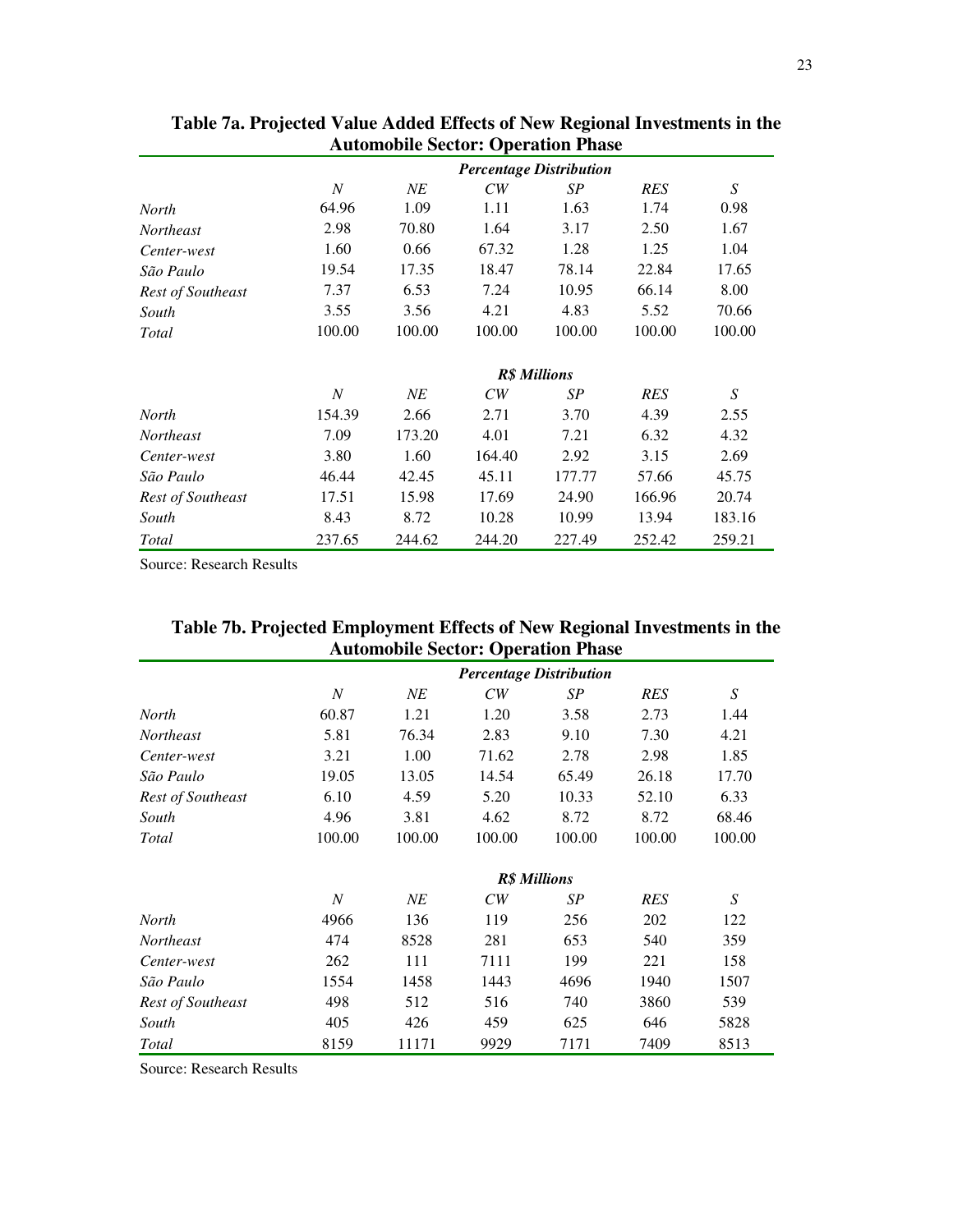## **Final Remarks**

-

In relation to the discussion above it is worth making a few additional points. In first place, the results and estimations so far presented constitute only a partial view of the enormous spatial changes currently affecting the Brazilian automotive sector. Specifically, the analysis only concerned itself with the Brazilian "mega regions" and the state of São Paulo, taking into account their productive interrelationships. From the point of view of a planning exercise at state level, an interstate model would probably be more suitable when estimating the effects of investment location within the state or the leakage of investment benefits to other regions of the country.

 Above and beyond this, such an exercise should also take into account the relationship between the income generating effects of investment and its impact on consumption. Haddad & Hewings (1999) show that such relationships are also important in the assessment of regional impacts of automotive investment since the income generated in and outside the region transforms itself into distinct patterns of consumption from region to region, a factor which induces new and region-specific rounds of expenditure in the economy<sup>12</sup>. A related point emerges in a study by Perobelli (1999) which highlighted several important regional impacts of investment, drawing on the case study of the Mercedes Benz plant in Juiz de Fora. Taking into account alternate locational configurations of second and third tier suppliers, Perobelli demonstrated that it was municipalities from the state of Rio de Janeiro which had most benefited from the investment despite the fact that it was the government of neighbouring Minas Gerais state

 $12$  Haddad, E.A. & Hewings, G.J.D. (1999) 'The short-run regional effects on new investments and technological upgrade in the Brazilian automotive industry: an interregional Computable General Equilibrium analysis', *Oxford Development Studies*, vol.27, no.3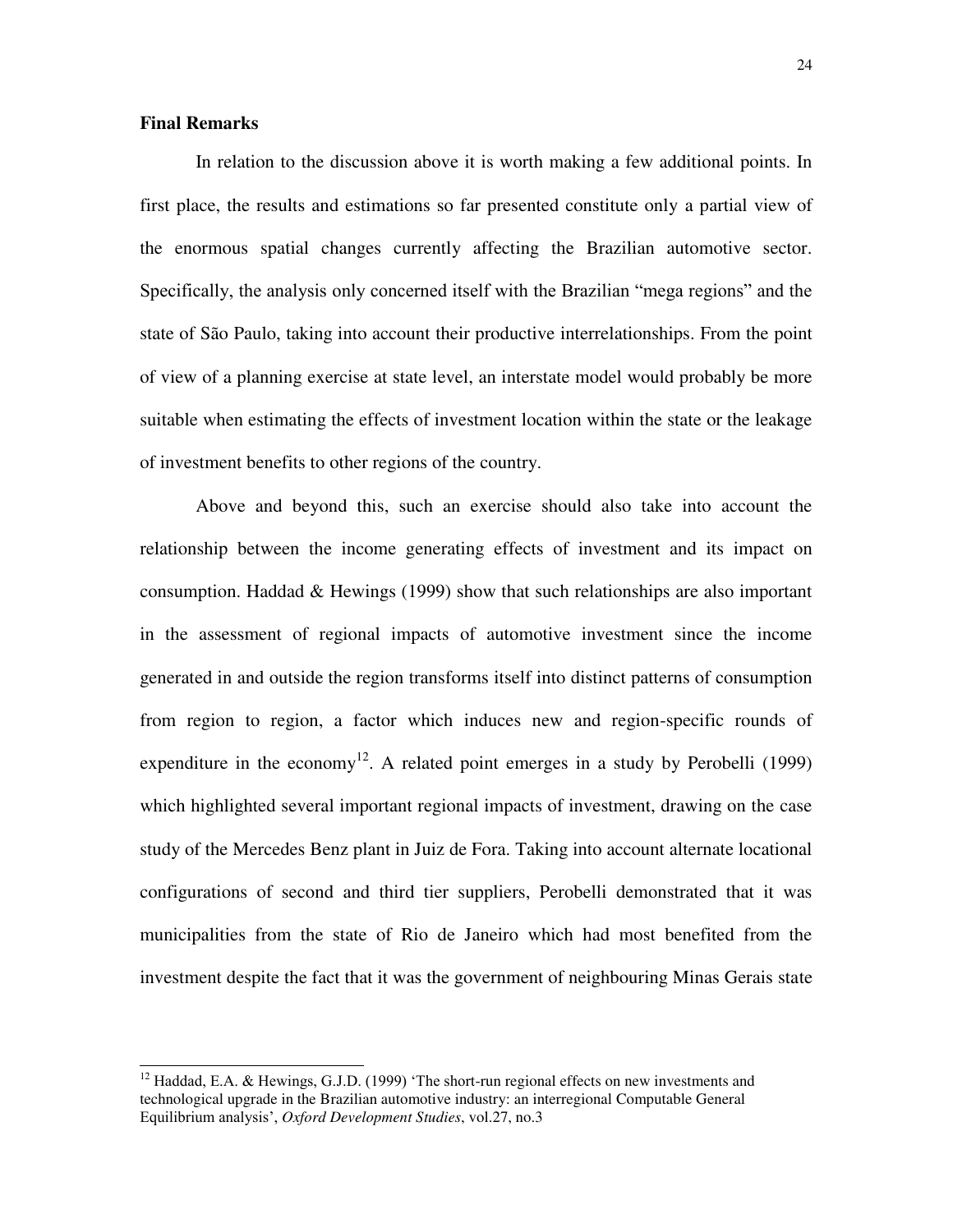had expended all the time, money and effort in attracting Mercedes Benz<sup>13</sup>. In other words, the state of Minas faced a sort of free rider problem as it failed to fully internalise the benefits of the new inward investment.

 In second place, it is important to take into account technological considerations. One of the principal concerns of trades unions relates to the adoption of new capitalintensive technologies in the automotive sector. The experience of the recent wave of investment has been that the modernization of existing plants has been accompanied by reductions in the level of employment due to the less labour intensive production techniques embodied in the new capital stock. The implications of this are clearly of great significance in terms of regional income-generating effects. Interestingly, preliminary studies have shown that the multiplier effects of the automotive sector and productivity gains associated with technical progress more than compensate for the fall in employment from the perspective of the economy as a whole<sup>14</sup>.

 In third place, the results presented in this chapter constitute an essentially static view of the regional economies. Future studies must move beyond this, highlighting the differences in regional impacts over time. In our study, in the short run, the productive structure was taken as given and it was also assumed that there would be a failure to fully internalise the benefits of large investments in the peripheral regions. As was demonstrated, currently some 80% of autoparts suppliers in Brazil are located in the state of São Paulo leading to the supply chain being especially regionally concentrated. However, the recent experience of some automotive assemblers points to a more "optimistic" scenario in which suppliers are increasingly located in greater proximity to

l

<sup>&</sup>lt;sup>13</sup> Perobelli, F.S. (1999) 'Uma Análise das potencialidades de desenvolvimento dos municípios da região de Juiz de Fora utilizando análise fatorial', *Relatório Final de Pesquisa*, NUPE-FEA, Universidade Federal de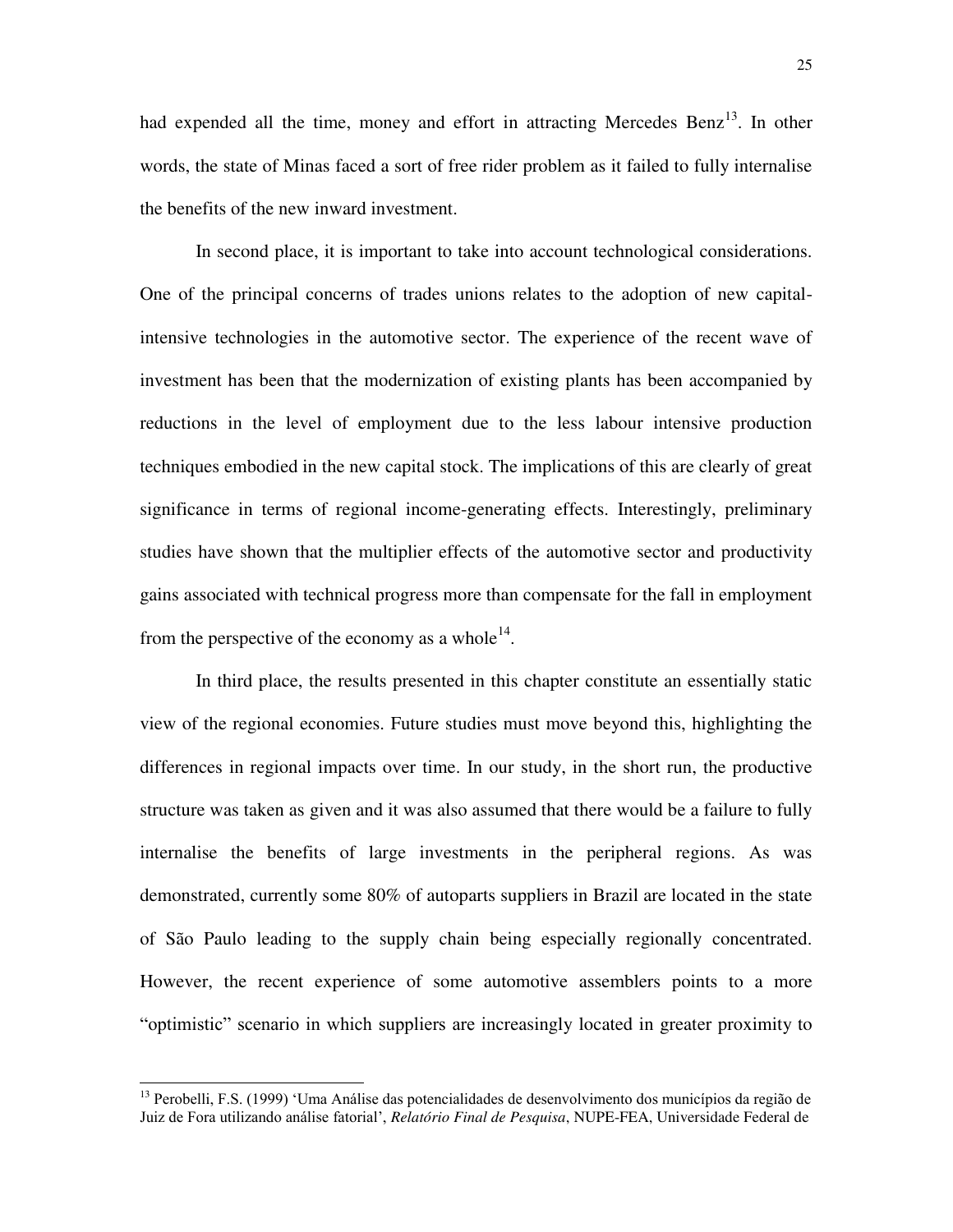the customer base. The effect of this, given the establishment of car plants in other parts of Brazil will be to encourage the development of a less regionally concentrated autoparts industry.

 Evidence to support this conclusion is offered by the case of Fiat. When the enterprise originally commenced operations in Betim, Minas Gerais in 1976, most of its suppliers were concentrated in São Paulo state although, it should be stated, the overall level of domestic content was relatively low. With the passing of time, structural changes in the sector (outsourcing, just in time, automation etc.) created the conditions for an increasing proportion of production to take place in and around the Betim site itself. This tendency was strengthened further through the direct support of the state government. Thus, comparative advantages were progressively created allowing the entrenchment of a viable, integrated automotive sector in a region of the country where previously there had been none<sup>15</sup>. Today, Fiat and its suppliers represent one of the principal sources of state and municipal revenues in Minas Gerais.

 In the current context of state government fiscal crisis, much criticism has been levelled at financial incentives to attract automakers. Often, but not always, this criticism has had little rational basis. The arguments against the provision of state support span a spectrum ranging from questions of efficiency to doubts surrounding the power of the automotive sector to propel regional development. As will be evident from the introduction, however, the current cycle of investment in Brazil forms part of a global process of automotive sector restructuring, one that involves new productive techniques

l

Juiz de Fora. See also chapter in this volume

 $14$  Haddad & Hewings, op.cit

 $15$  In 1989, 26% of Fiat purchases stemmed from suppliers located in Minas Gerais. In 1999 the equivalent figure stood at 75% (Santos, A. & Pinhão, C., (1999) 'Pólos automotivos Brasileiros', *BNDES Setorial*, Rio de Janeiro, no. 10, pp. 173-200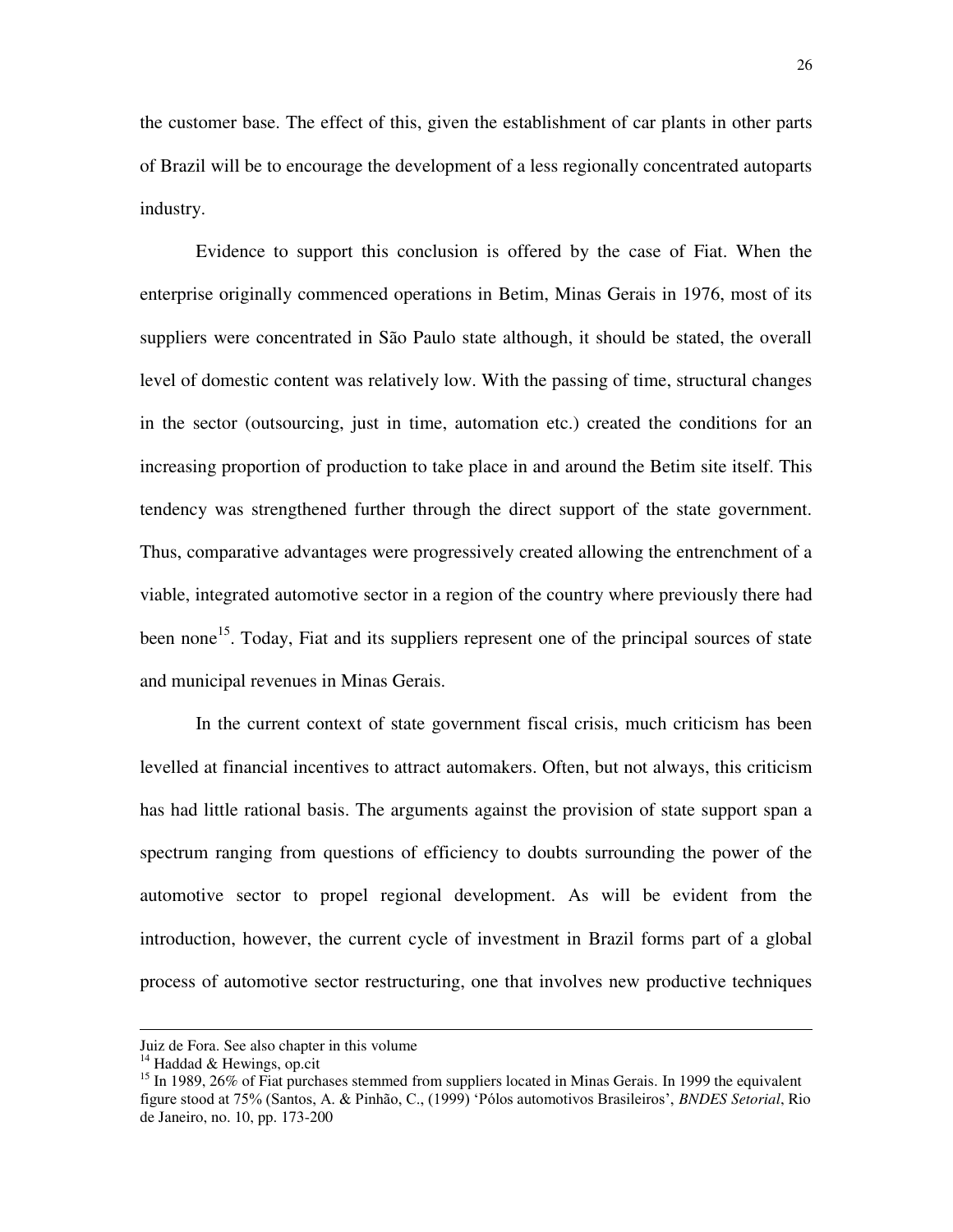and sales and marketing strategies. Against this background, it is only to be expected that regional governments would compete actively for a share of the resulting investment activity.

 As has been demonstrated, there is a very real danger that the benefits of new inward investments will not be fully internalised by the states that seek to instigate them. In this regard, from a regional perspective, it is important that effective strategies are devised which minimize this risk. This is especially so given the substantial fiscal resources that are necessary in order to attract automotive assemblers to commence operations in non-traditional areas. The experience of Fiat in Minas Gerais shows that it is possible to more fully internalise the benefits of investment but only if certain conditions are in place. One of the most important such conditions is that there be in place a planning framework aimed at encouraging the establishment and maintenance in place of an effective chain of component suppliers. Another important condition is that the creation of new comparative advantages through time requires sustained investment in infrastructure, most especially in energy and telecommunications. Investment in human capital is equally, if not more important. To this effect there should be in place an active local workforce training program.

The increasing emphasis on "economic" rather than "financial" incentives throughout Brazil has given rise to a new form of regional incentive based explicitly on building up dynamic comparative advantages rather than granting fiscal handouts. In this regard, attempts to deepen the regional roots of inward automotive investments should focus on the building up of quality infrastructure and the facilitation of enhanced integration with regional, extra-regional and international markets.